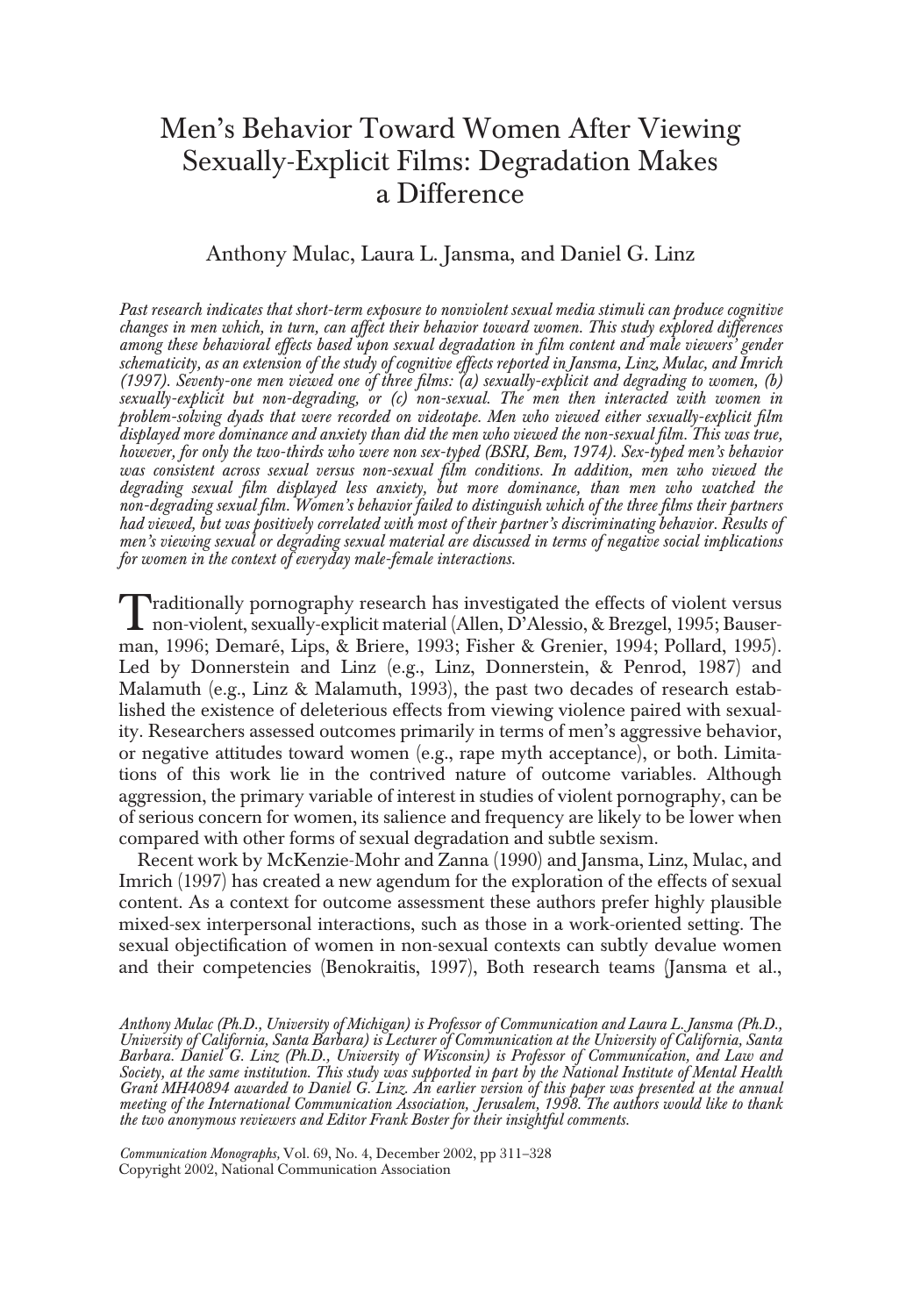1997; McKenzie-Mohr & Zanna, 1990) differentiate male participants by sex-type as determined by the Bem Sex Role Inventory (BSRI, Bem, 1974), predicting more stereotypically masculine responses from gender-schematic men. Additionally, Jansma et al. (1997) introduced a key moderating stimulus variable—the sexual degradation of women. Revising old standards, which rely upon researchers' personal judgments regarding content, these authors distinguish objectively among sexual and degrading, sexual and non-degrading, and non-sexual experimental stimuli.

A similar distinction was tested by Golde, Strassberg, Turner, and Lowe (2000) who found that male college students who viewed video vignettes of male/female sexually-explicit and non-explicit interactions that were degrading to women were more likely to express attitudes supportive of rape than those who viewed nondegrading videos. Degradation also was studied by Murnen (2000) who asked respondents to listen to audiotaped conversations about a purported one-night stand by one of the speakers. The lead character in the story was liked less and judged lower in intelligence when described in degrading sexual terms than in nondegrading terms. The findings were clouded, however, by the confounding of sexuality and degradation in the descriptions.

Drawing upon gender schema theory (Bargh, 1984; Bem, 1981; Srull & Wyer, 1980; Taylor & Crocker, 1981), McKenzie-Mohr and Zanna (1990) and Jansma et al. (1997) agree that men's exposure to sex-stereotypic depictions of sexual interaction can prime traditional gender-role cognitive structures. Traditional sex-roles frame women as more attractive, sexual, and submissive, but less intelligent and rational than men with masculine being seen as the antithesis of feminine (Connell, 1995; Thomson & Pleck, 1986). Gender-role schema primed by sexual cues may guide men to focus on women's sexuality in non-sexual settings. Jansma et al. (1997) argued that exposure to sexually-explicit material, and especially degrading pornography, prime cognitive schemata consistent with the content of the stimuli. These schemata encourage men to focus on women's sexuality, fostering high expectations for women's sexual attractiveness, sexual interest, and sexual permissiveness. With men's attention focused selectively on women's sexuality, they may disregard other characteristics, such as women's intellect.

McKenzie-Mohr and Zanna (1990) assessed differences in men's genderschematic and non-schematic (determined by BSRI, Bem, 1974) attitudes and behaviors toward a female interviewer after exposing the male viewers to a pornographic or a non-sexual video. In contrast to less stereotypically masculine men, the sex-stereotypic men were more inclined to focus on the woman's sexuality and disregard her intellectual competence. For example, when asked to recall their interview, sex-typed men who viewed pornography remembered more about the female confederate's physical attributes and less about what she said.

Jansma et al. (1997) tested whether exposure to a nonviolent degrading pornographic film would cause men who later interacted with women to focus on the women's sexuality at the expense of other attributes. These authors also tested whether male viewers' levels of masculinity and femininity, as measured by the BSRI (Bem, 1974), would interact with film content and heighten attention to the women's sexuality. After viewing a non-sexual film, sex-typed men judged their problem solving partners' sexual interest in them to be higher than did non sex-typed men. In contrast, sex-typed men who viewed a sexual film rated their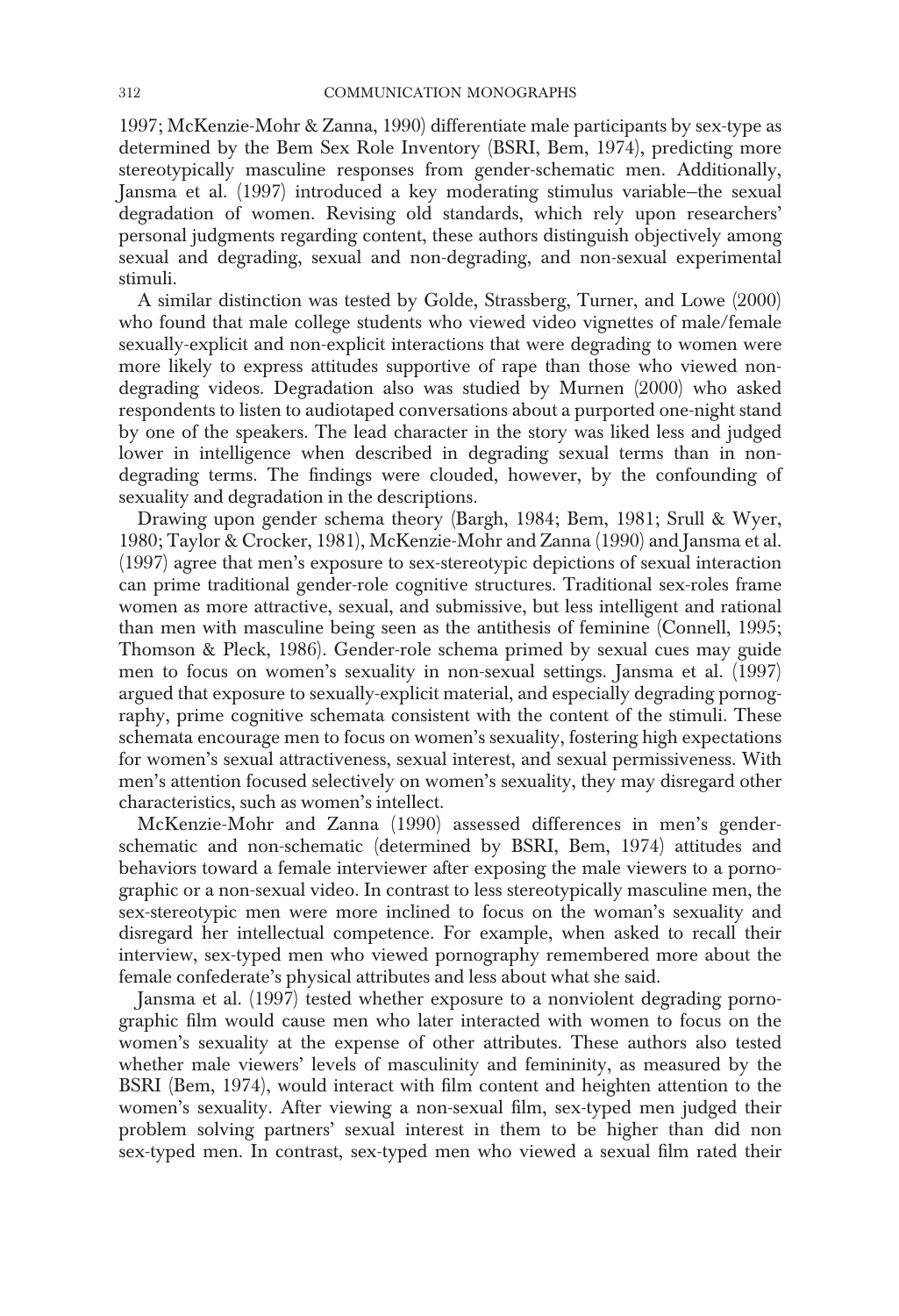female partners lower in sexual interest. These findings suggest that sex-stereotypic men are likely to see women as sexual objects, except in comparison to highly sexual women such as those portrayed. By further differentiating sexual stimuli as degrading or non-degrading, Jansma et al. (1997) uncovered an additional interaction between film content and the categories of male viewers. Sex-typed men who viewed degrading, sexually-explicit film gave lower evaluations of their female partners' intellectual competence than did the non sex-typed men in the same film condition. As in McKenzie-Mohr and Zanna's (1990) study the sex-typed men performed in accordance with the traditional masculine sex roles after priming by sexual stimuli that depicts women as sexual objects for men's pleasure.

## *Behavioral Changes Following Film Viewing*

The current study further segregated the responses of sex-stereotypic versus non sex-stereotypic men who viewed nonviolent sexual material that was either degrading or non-degrading. We observed men's behavior toward women in a mixed-sex, face-to-face task interaction immediately following men viewing the sexuallyexplicit and non-sexual stimuli. We determined whether the men's gender schematicity (Bem, 1981) moderated the effects of the films on their behavior toward women. In addition, because women might potentially match men's behavior in a synchronous fashion (Giles, Mulac, Bradac, & Johnson, 1987) or, alternatively, mismatch that behavior in a compensatory manner; we measured the same variables for women that we did for men, in order to assess more broadly the behavioral effects of the men's film viewing.

Few other studies of the effects of viewing pornography have analyzed men's behavior toward women and, therefore, little guidance for selecting behavioral variables exists in the literature. We expected, however, that degrading and nondegrading film viewing might result in certain broad categories of behavior on the part of men, including the following: dominance, sexual interest, anxiety, degradation, and disregard for women's intellect. Research in interpersonal communication has identified verbal and non-verbal variables that might be implicated in these overall categories and served as a basis for our outcome measures.

Behavioral factors associated with the communication of *dominance* include: (a) other-directed eye gaze (Burgoon & Dillman, 1995, Edinger & Patterson, 1983; McAndrew, Gold, Lanney, & Ryckman, 1984), (b) proximity (Burgoon & Dillman, 1995; Moore, 1985), (c) touch (Burgoon & Dillman, 1995; Crusco & Wetzel, 1984; Henley, 1973; Street & Buller, 1987; Summerhayes & Suchner, 1978), (d) interruptions (Rogers & Jones, 1975; Street & Buller, 1987; Wiley & Woolley, 1988; Zimmerman & West, 1975), and (e) speaking time (Burgoon, Johnson, & Koch, 1998; Lamb, 1981; Street & Buller, 1987). Measures of *sexual interest* or bids for intimacy in studies of flirting in natural settings recognize (a) leaning or moving toward the other (Givens, 1978; McCormick & Jones, 1989; Moore, 1985), (b) touch (McCormick & Jones, 1989), and (c) eye gaze (Givens, 1978; McCormick & Jones, 1989). It is unclear whether longer gazing and touch versus more frequent glances and shorter touches are more indicative of sexual interest.

*Anxiety* level can be established through global ratings of video-taped behavioral interaction (Mulac & Sherman, 1975; Mulac & Wiemann, 1997,1998; Sherman, Mulac, & McCann, 1974;). Jurich and Polson (1985) and Mulac and Sherman (1975) have paired averted gaze with anxiety. Virtually nonexistent in the literature are quantified assessments of the *degradation* of women by men during interpersonal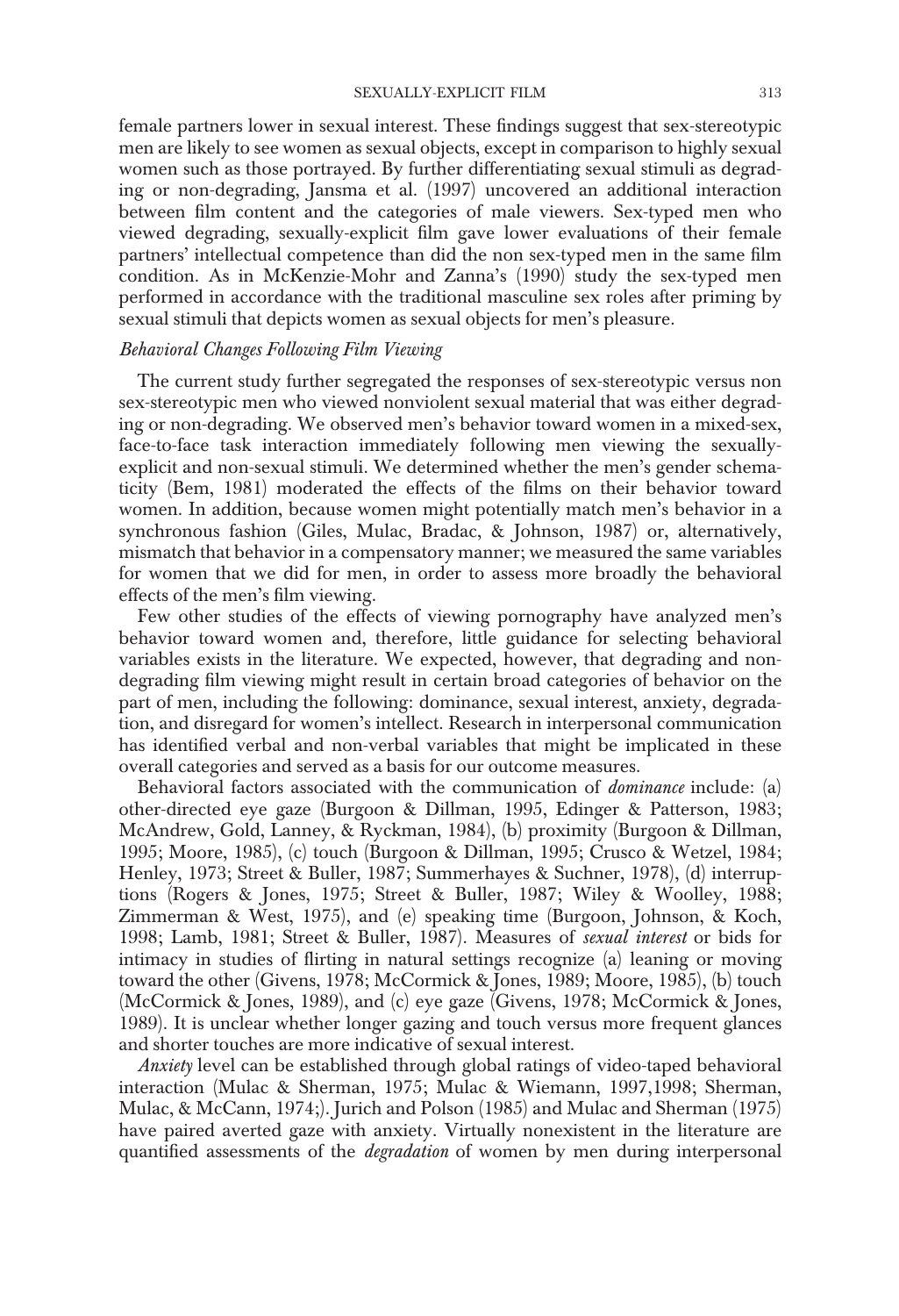interaction. Benokraitis (1997) presents innumerable subtle manifestations of sexism in professional contexts that may be considered disrespectful and, ultimately, degrading to women. Some common complaints by women include men's repeatedly ignoring their suggestions and talking over them during meetings, focusing on their appearance, and making unwanted sexual remarks. These types of behaviors have negative implications for judgments about women's professional competence and, by extension, their promotions, salaries, and financial success. We consider men's disregard for women's intellectual contributions to fit this category of disrespect, particularly when paired with a focus on their sexuality.

Although these specific behaviors were not measured by McKenzie-Mohr and Zanna (1990), those researchers demonstrated that stimuli depicting women as objects for men's sexual enjoyment can prime traditionally masculine schemata that guide judgments about female interlocutors and elicit stereotypically masculine behavior that is disrespectful toward women in a work environment. We anticipate that stereotypically masculine judgments, found to be primed in Jansma et al.'s (1997) study, will translate into a discernible pattern of verbal and nonverbal behaviors toward women and will include some of the behaviors outlined above.

#### *Hypotheses and Research Questions*

We hypothesize that after viewing sexually-explicit, as opposed to non-sexual film stimuli, men's behavior toward a female interlocutor will be more stereotypically masculine (H1). We also expect that degrading, as compared to non-degrading sexually-explicit material, will increase men's stereotypically masculine behavior in the mixed-sex, face-to-face interactions (H2).

Both McKenzie-Mohr and Zanna (1990) and Jansma et al. (1997) discovered that the gender schematicity of the men affected the nature of their responses. We propose that the effects of the sexual versus non-sexual (H3), and degrading versus non-degrading (H4), films are likely to be moderated by men's gender schematicity.

Aside from McKenzie-Mohr and Zanna's (1990) work in which the female interlocutor was a confederate, researchers have not detected female interactants' reactions to men's viewing of sexual material and degrading stimuli. We were intrigued by this potential for women to detect or otherwise respond to attitudinal differences, behavioral differences, or both in men who view sexually objectifying images of women. The female partners in Jansma et al. (1997) reported no awareness of differences in their self-reported feelings of degradation or of their male partners' dominance or sexual interest across conditions. We asked here whether the men's sexual versus non-sexual (RQ1), or degrading versus non-degrading (RQ2), film exposure had a measurable effect on their female partners' behavior in the subsequent interaction.

## Method

#### *Film Stimulus Materials*

The film stimuli were determined previously by Jansma et al. (1997) to represent (a) sexually-explicit and degrading, (b) sexually-explicit and non-degrading, or (c) non-sexual content.

*Film 1: Sexually-explicit and degrading.* This film is an 11-minute segment from *Traci's Love Chamber*. In her "arena of pleasure," a room of spectators view Traci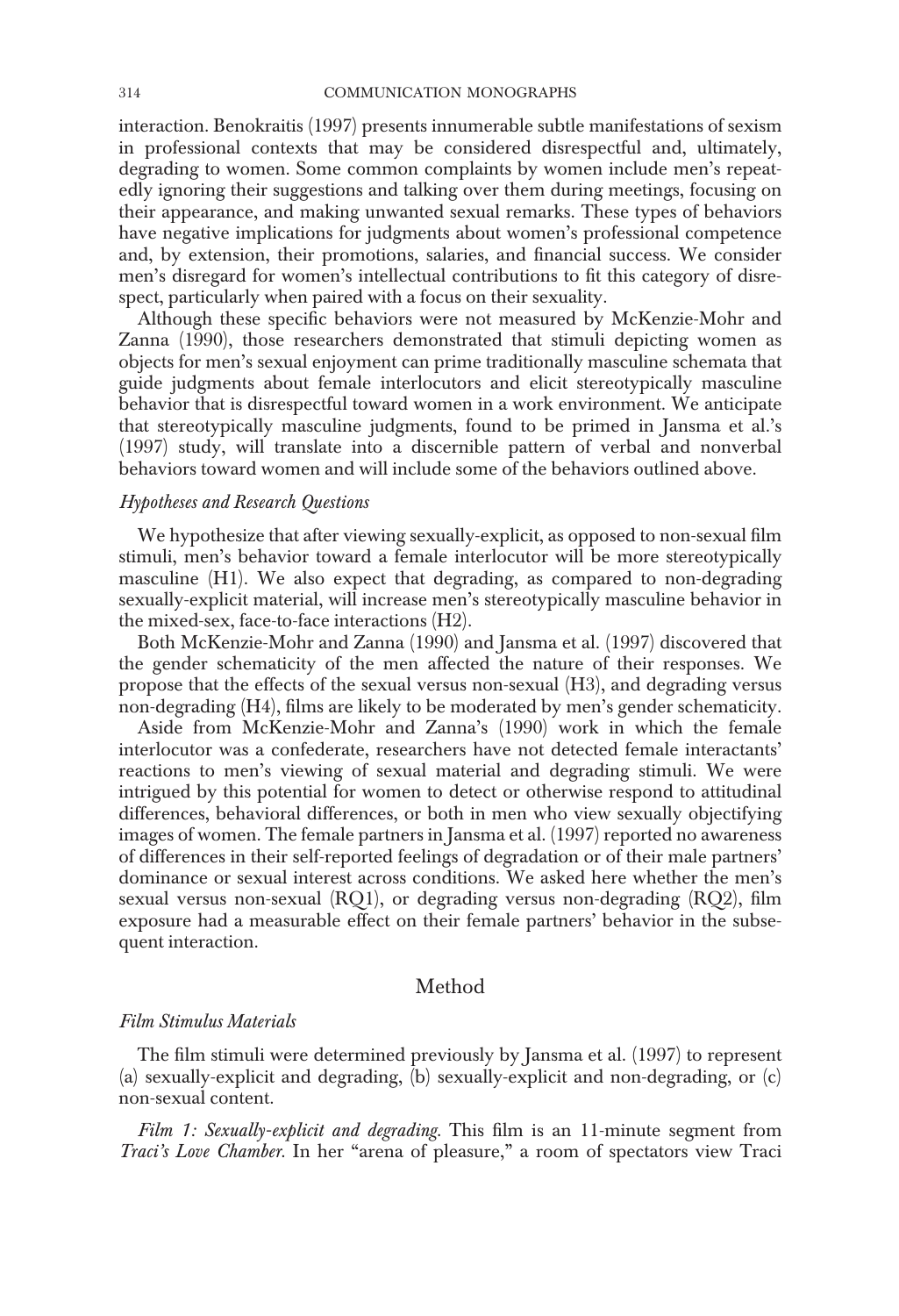being sexually aroused by four men in black leather masks and clothing. Traci performs fellatio on the four men while her voice-over describes her increasing pleasure and surprise at her own insatiability.

*Film 2: Sexually-explicit and non-degrading.* This 10-minute sexually-explicit film segment is from a series of sex educational videos entitled *Loving Better*. Voice-overs of the woman and the man express love, pleasure, and intimacy. Soft lights and music set a tender mood for the couple's caressing, kissing, oral stimulation, mutual climaxes, and loving post-coital embraces.

*Film 3: Non-sexual.* The television documentary entitled *The Power of Pictures* is the source of this ten-minute segment. The film demonstrates the impact of visual depictions in television news. Included are scenes of dramatic events, such as President Kennedy's assassination and funeral, and news coverage of the Vietnam War.

In an induction check university students evaluated the content of the three films. All three films were rated as equivalent to each other on "stimulating," but the sexual films were higher than the non-sexual film on "sexual arousal," and "sexuallyexplicit." The sexually-explicit degrading film was higher than the other two on "male dominance," "female insatiability," "female availability," and "female objectification." When compared to the sexually-explicit non-degrading film, the degrading film was lower on "mutual respect," "mutual sexual pleasure," and "affection." In addition, the non-degrading sexual film was considered more "happy" than the other two.

## *Respondents*

The 71 male and 71 female undergraduate students from a large Western university whose cognitions were analyzed in the Jansma et al. (1997) study were the participants in the current investigation. Their ages ranged from 18 to 26 years (*M* 19.6 years,  $SD = 1.16$ ) and they received extra credit in their introductory communication course.

## *Bem Sex Role Inventory*

All participants completed the Bem Sex Role Inventory (BSRI, Bem, 1974) embedded in a larger self-report survey two weeks before the film viewing and dyadic interaction portions of the study. The median-split method recommended by Bem (1981) was used to classify participants into one of four sex-role categories: sex-typed, androgynous, crossed-sex, and undifferentiated. Twenty-two of the 71 men (31%) were identified as sex-typed. Their masculinity scores were above the median and their femininity scores were below the median. Because sex-typed individuals tend to perceive reality differently and to behave differently than non sex-typed individuals (Bem, 1984), we collapsed the remaining three categories into one in order to permit meaningful comparisons. The remaining 49 men (69%) were categorized as non sex-typed. This procedure was employed in our earlier study of these men's cognitive appraisals of their female partners (Jansma et al., 1997).

#### *Procedure*

Men were asked to participate in two studies conducted by different researchers in separate areas of a building that houses several academic departments. Volunteers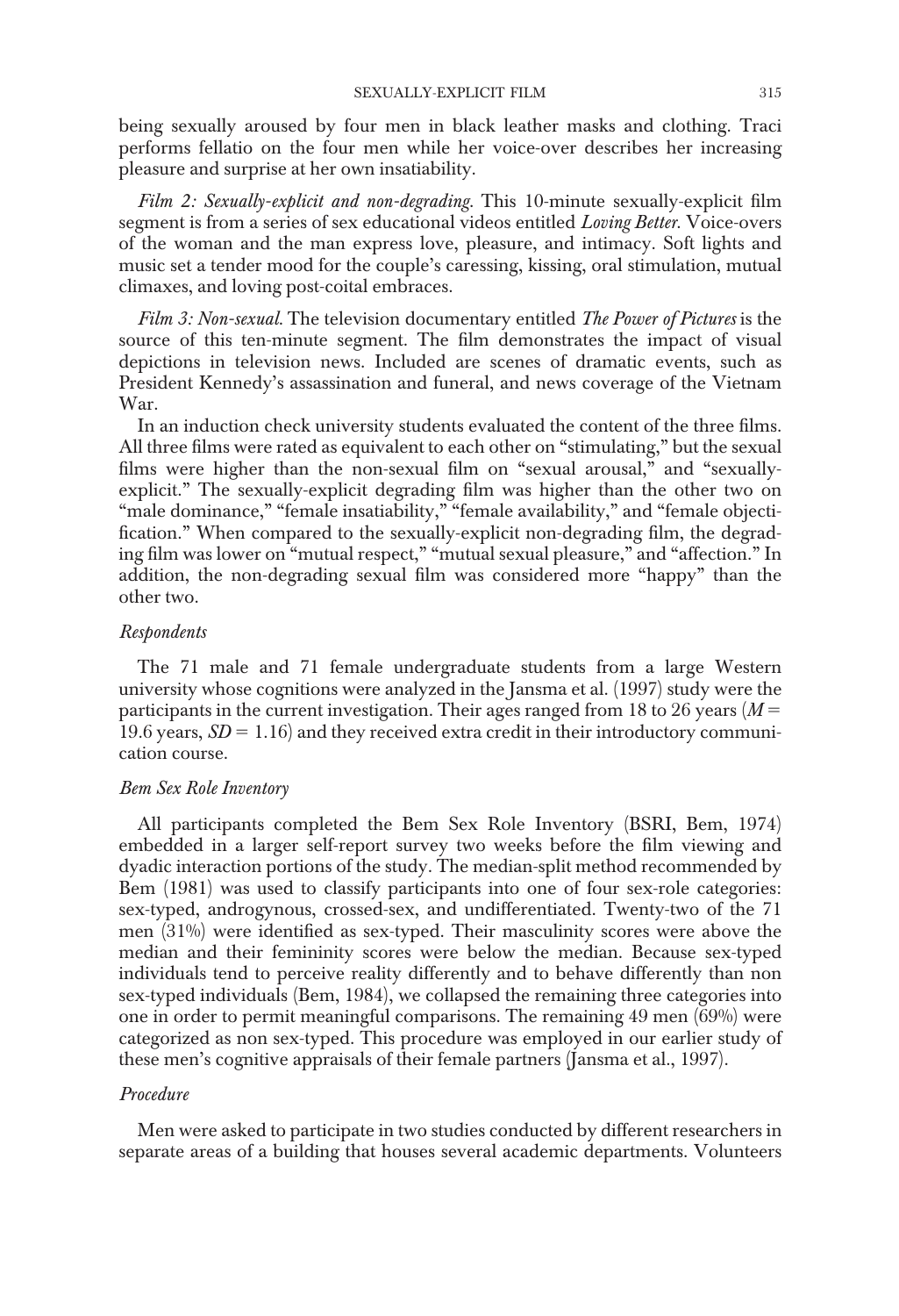seeking extra credit points in an introductory communication course were contacted via telephone and scheduled to view commercially-released films and offer their opinions. Upon arrival they were seated individually in a private  $10' \times 12'$  room in which they were assigned randomly to view one of the three films on a 19-inch television monitor. Then they completed a questionnaire indicating their impressions of the film segment they viewed. As they left the laboratory a male research assistant who appeared to be from a different academic department offered them the opportunity to take part in an interpersonal interaction study for additional extra credit points. The assistant led the men to another section of the building for the interaction task.

While the men viewed the films, women participated in an ostensibly unrelated study. They completed a questionnaire that assessed their attitudes toward the Communication Department. Then they were escorted to the interaction laboratory across the building. Here they met their randomly-assigned male partners and took part in the interaction task. The women had no knowledge of the men's film exposure.

The man and the woman were seated side-by-side approximately 15 inches apart on a sofa, facing a desk-height table. The male laboratory assistant explained the "survival task" and presented them with a set of 15 cards. The interactants were asked to prioritize the items named on each card (e.g., unloaded pistol, wet sleeping bag) in terms of its potential importance to surviving a plane crash in the wilderness. They were encouraged to discuss the rationale for each item's priority and to make their choices jointly. The assistant explained that they were allotted ten minutes, and that if they finished the task sooner they should review their decisions. All interactants received a written debriefing statement at the conclusion of the study and were given the opportunity to have their videotaped interaction erased (none did). Participants' self-reported feelings and impressions of their partners were presented in Jansma et al. (1997). The possible behavioral effects of the men's film viewing were analyzed and reported here.

## *Behavioral Variables*

In order to distinguish the potential effects of viewing the three stimulus films, 21 behavioral variables were selected from the interpersonal communication literature. They were chosen for their potential implication in five broad psychological categories of interest: dominance, sexual interest, anxiety, degradation, and disregard of intellect. They included linguistic variables, such as directives and sexual references, as well as non-verbal variables such as anxiety, body gaze, and proximity. Table 1 lists and briefly describes these variables.

#### *Behavioral Coding*

The 21 behavioral variables were coded by teams of undergraduate students enrolled in an advanced university class in nonverbal communication analysis. The coders were trained weekly by the authors and then coded one variable at a time for each interactant. Working individually, the coders assessed the behaviors in a communication interactional analysis laboratory, using a videotape recorder, a 19-inch television monitor, and a computer with a customized Hypercard program. This program recorded, in 1/10 second intervals, the amount of time spent per minute in various states such as: (a) looking at partner's face, (b) looking at partner's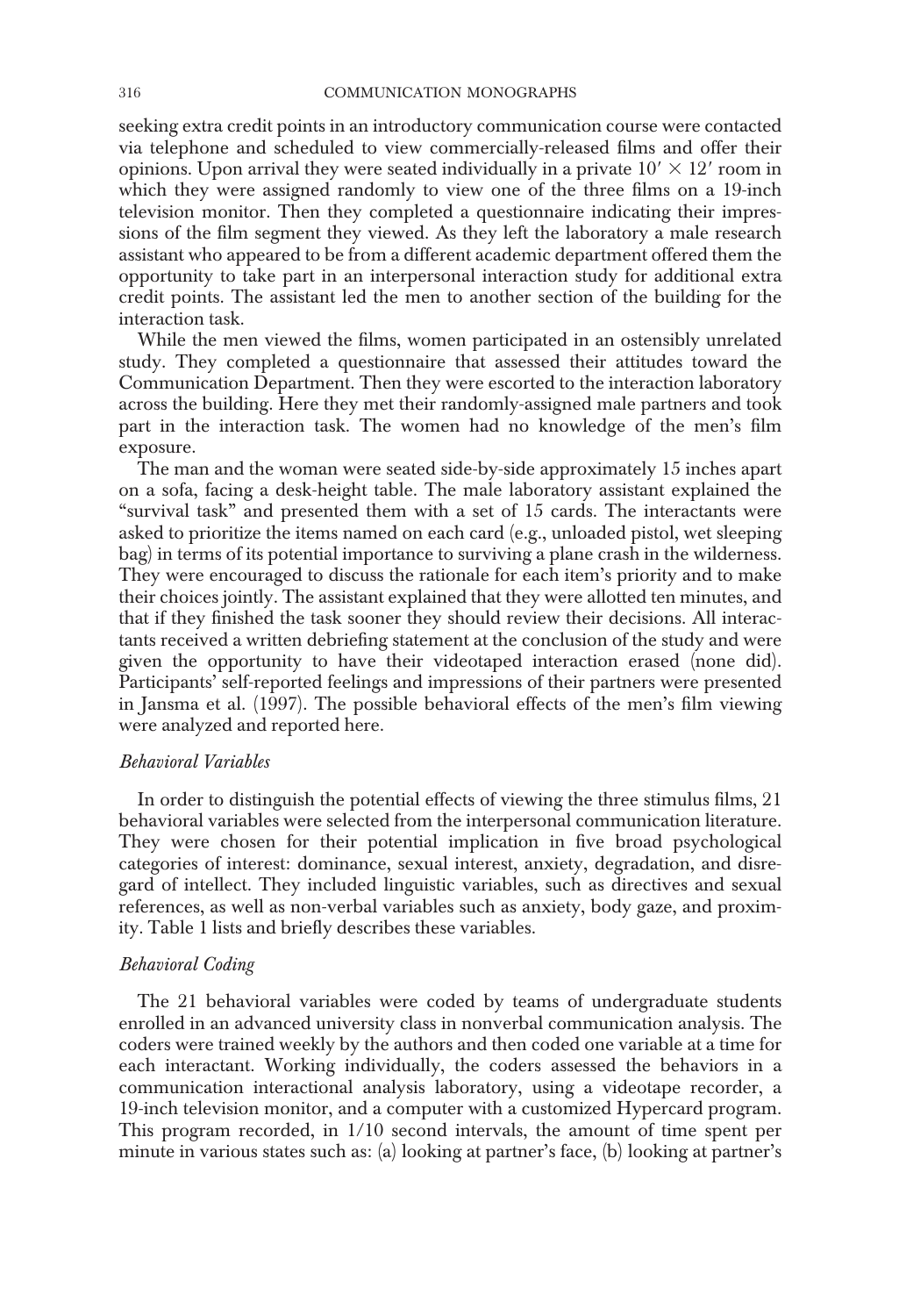#### SEXUALLY-EXPLICIT FILM 317

| Category | Behavioral Variable                                                                                                                                                                          | Description of Variable                                                                                                                                                                                                                                                                                                                                                                                                                                                   |
|----------|----------------------------------------------------------------------------------------------------------------------------------------------------------------------------------------------|---------------------------------------------------------------------------------------------------------------------------------------------------------------------------------------------------------------------------------------------------------------------------------------------------------------------------------------------------------------------------------------------------------------------------------------------------------------------------|
| Gaze     | Face Gaze<br><b>Body Gaze</b><br>Gaze Avert<br>Length of Face Gaze<br>Length of Body Gaze<br>Length Avert Gaze                                                                               | Length of time looking at partner's face<br>Length of time looking at partner's body<br>Length of time looking away from partner<br>Mean length of time looking at partner's face<br>Mean length of time gazing at partner's body<br>Mean length of time not looking at partner                                                                                                                                                                                           |
| Touch    | Card Touch<br>No Touch<br>Partner Touch<br>Length of Card Touch<br>Length of P Touch<br>Length of No Touch                                                                                   | Length of time touching cards (with survival items)<br>Length of time not touching cards or partner<br>Length of time touching partner<br>Mean length of time touching cards<br>Mean length of time touching partner<br>Mean length of time not touching cards or partner                                                                                                                                                                                                 |
| Misc.    | Dominance<br><i>Directives</i><br>Interruptions<br><b>Sexual References</b><br>Sexual Awareness<br>Anxiety<br>Proximity<br><b>Intellectual Contributions</b><br><b>Ignored Contributions</b> | Ratings $(1-9)$ of apparent attempt to run things<br>Telling partner what to do ("Put that here.")<br>Beginning talk while partner is talking<br>Number of statements having sexual connotations<br>Ratings $(1-9)$ of apparent sexual interest in partner<br>Ratings $(1-9)$ of apparent communication anxiety<br>Ratings $(1-9)$ of how close one is to partner<br>Ratings $(1-9)$ of quality of one's suggestions<br>Number of partner's suggestions that are ignored. |

TABLE 1

TWENTY-ONE BEHAVIORAL VARIABLES MEASURED TO ASSESS POSSIBLE EFFECTS OF MEN'S FILM VIEWING

body, and (c) looking away from partner. Because the program also recorded changes in condition, it made possible the computation of mean length of time spent in each condition (e.g., mean length of face gaze). During other replays of the interactions, observers coded, on a scale of 1–9 points, psychological variables such as dominance, sexual awareness, and anxiety. Four to five coders were assigned to each of several subsets of the 71 dyadic interactions.

#### *Transformation and Reliability of Behavioral Variables*

Those variables for which the data were presented in the form of proportions (e.g., length of time touching partner) were arcsin transformed (Winer, 1971). Reliability estimates were conducted for each team of raters using the data for each variable. These estimates took the form of Ebel intraclass reliability coefficients (Winer, 1971), and ranged from .63 to .96, with a median reliability of .84. For each variable the data were aggregated across the  $4-5$  judges in the form of arithmetic means to provide single scores for each male and female interactant.

#### Results

Step-wise discriminant analyses were conducted separately for men and for women, using the 21 behavioral items as predictor variables and the film viewed by the man as the criterion variable to make the following comparisons: (a) sexuallyexplicit films  $(H1 \text{ and } H2)$  vs. non-sexual film  $(H3)$ , and (b) degrading sexuallyexplicit film  $(\#1)$  vs. non-degrading sexually-explicit film  $(\#2)$ . The results of the four discriminant analyses provided answers to the questions regarding whether or not men who viewed different films behaved dissimilarly toward their partners (H1 and H2) and whether or not their female partners' behavior varied with men's film exposure (RQ1 and RQ2). The potential moderating effects of the men's gender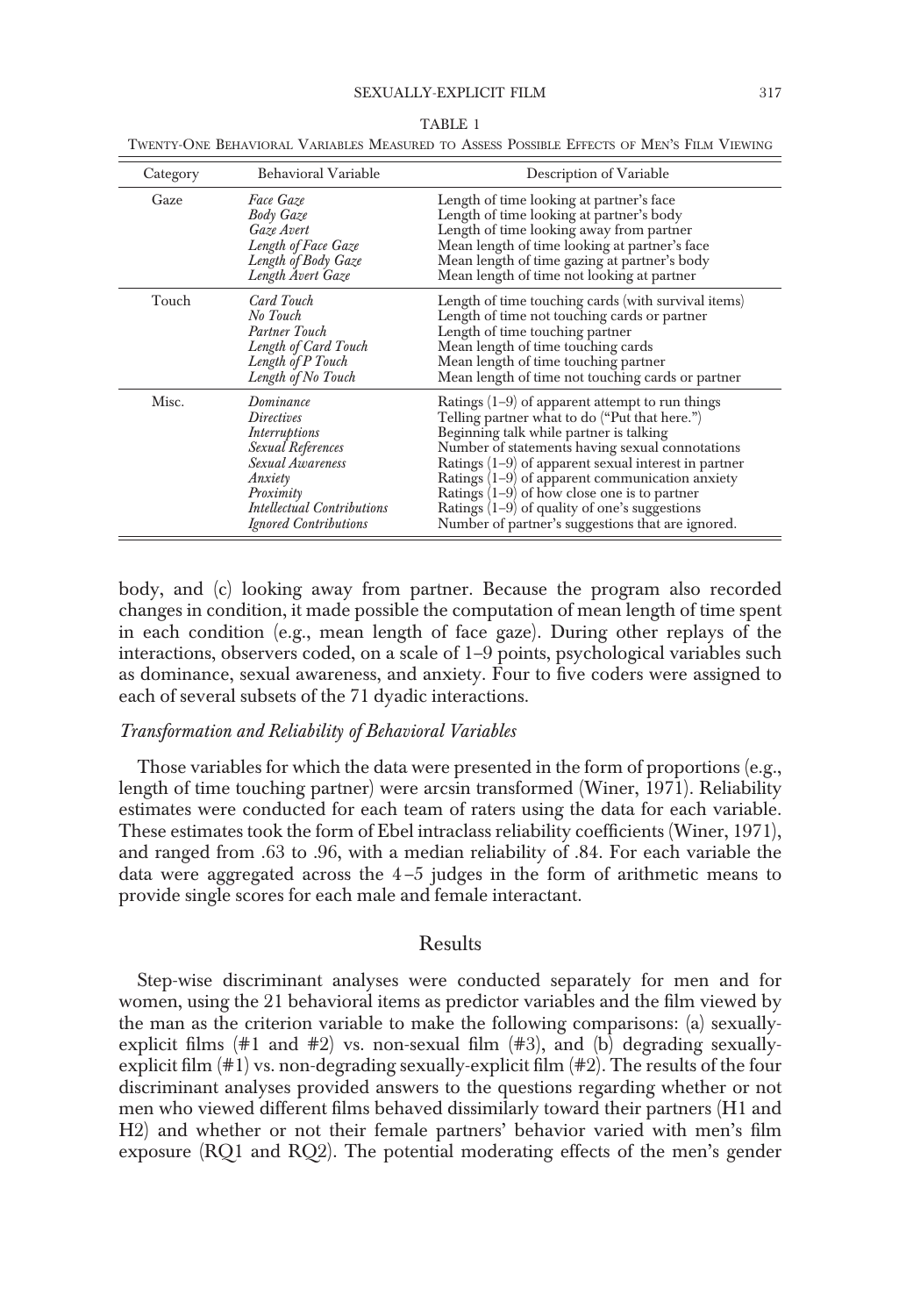#### TABLE 2

| DA                           | Language                                                                                                   | Film                                                         | Canonical                                                   | $F$ to                                        | Wilks                                  |
|------------------------------|------------------------------------------------------------------------------------------------------------|--------------------------------------------------------------|-------------------------------------------------------------|-----------------------------------------------|----------------------------------------|
| <b>Step</b>                  | Variable                                                                                                   | Predicted <sup>b</sup>                                       | Coefficient <sup>c</sup>                                    | Remove                                        | lambda                                 |
| 3<br>4<br>$\mathcal{L}$<br>6 | Dominance<br>Anxiety<br>Proximity<br>Ignored Contributions<br>M L <sup>d</sup> Partner Touch<br>Gaze Avert | Sexual<br>Sexual<br>Non-Sexual<br>Sexual<br>Sexual<br>Sexual | $-1.12$<br>$-0.72$<br>0.52<br>$-0.38$<br>$-0.55$<br>$-0.55$ | 10.97<br>6.92<br>2.39<br>2.09<br>3.20<br>3.13 | .94<br>.87<br>.84<br>.82<br>.81<br>.77 |

SUMMARY OF STEPWISE DISCRIMINANT ANALYSIS<sup>A</sup> OF MEN'S BEHAVIORAL VARIABLES TO PREDICT SEXUAL (DEGRADING AND NON-DEGRADING) VS. NON-SEXUAL FILM VIEWED

<sup>a</sup>Wilks *lambda* = 0.77,  $F(6,63) = 3.11$ ,  $p = .01$ ,  $R^2 = .23$ . Percent of reclassification accuracy based on discriminant function scores was  $66\%$  (Sexual =  $72\%$ , Non-Sexual =  $63\%$ ).

<sup>b</sup>Relatively high use of the variable led to this prediction for film viewed.

Coefficients are standardized. The designation of non-sexual film indicators as having positive coefficients, and sexual film as negative, was arbitrary.

ML denotes mean length of the activity.

schematicity (H3 and H4) were assessed through analyses of variance of their behavioral scores established by the discriminant analyses.

## *Analysis of Men's Behavior*

*Sexually-explicit films vs. non-sexual film.* The first research hypothesis predicted that men who viewed one of the sexually-explicit films (#1 and #2) would behave differently from men who viewed a non-sexual film (#3). The results of the stepwise discriminant analysis were consistent with this hypothesis, Wilks  $lambda = 0.77$ ,  $F(6,63) = 3.11, p = .01, R^2 = 0.23$ . As Table 2 indicates, the men who viewed either of the sexually-explicit films displayed more dominance, anxiety, they ignored contributions of their partner more often, they touched their partner for longer periods of time, and they averted gaze more than those viewing the non-sexual film. The men who viewed the non-sexual film showed greater proximity, that is, they sat or leaned closer to their female partners than the men who viewed one of the sexual films. The accuracy of reclassification, based on the weighted combination of these six variables, was  $66\%$  (sexual films =  $72\%$ , non-sexual film =  $63\%$ ).

*Degrading sexually-explicit film vs. non-degrading sexually-explicit film.* The next hypothesis (H2) proposed that men who viewed the degrading sexual film (#1) would behave differently from those who had seen the non-degrading sexual film (#2). The discriminant analysis provided results consistent this prediction on the basis of a weighted combination of 10 behaviors, Wilks  $lambda = 0.62$ ,  $F(10,35) = 2.17$ ,  $p =$  $.04, R^2 = 0.38$ . As indicated in Table 3 the viewers of the degrading sexual film spent longer periods of time (i.e., mean length) touching cards, averting touch, and gazing at the face of their partner, in addition they interrupted their partner more frequently and they made more sexual references. The men who viewed the non-degrading sexual film spent more time (i.e., total amount) gazing at their partner's face, as well as averting gaze, and they spent longer periods of time averting gaze and touching their partner, and finally they displayed more anxiety. The weighted combination of these 10 variables permitted an overall accuracy of reclassification of 78% (degrading sexual film  $= 74\%$ , non-degrading sexual film  $= 83\%$ .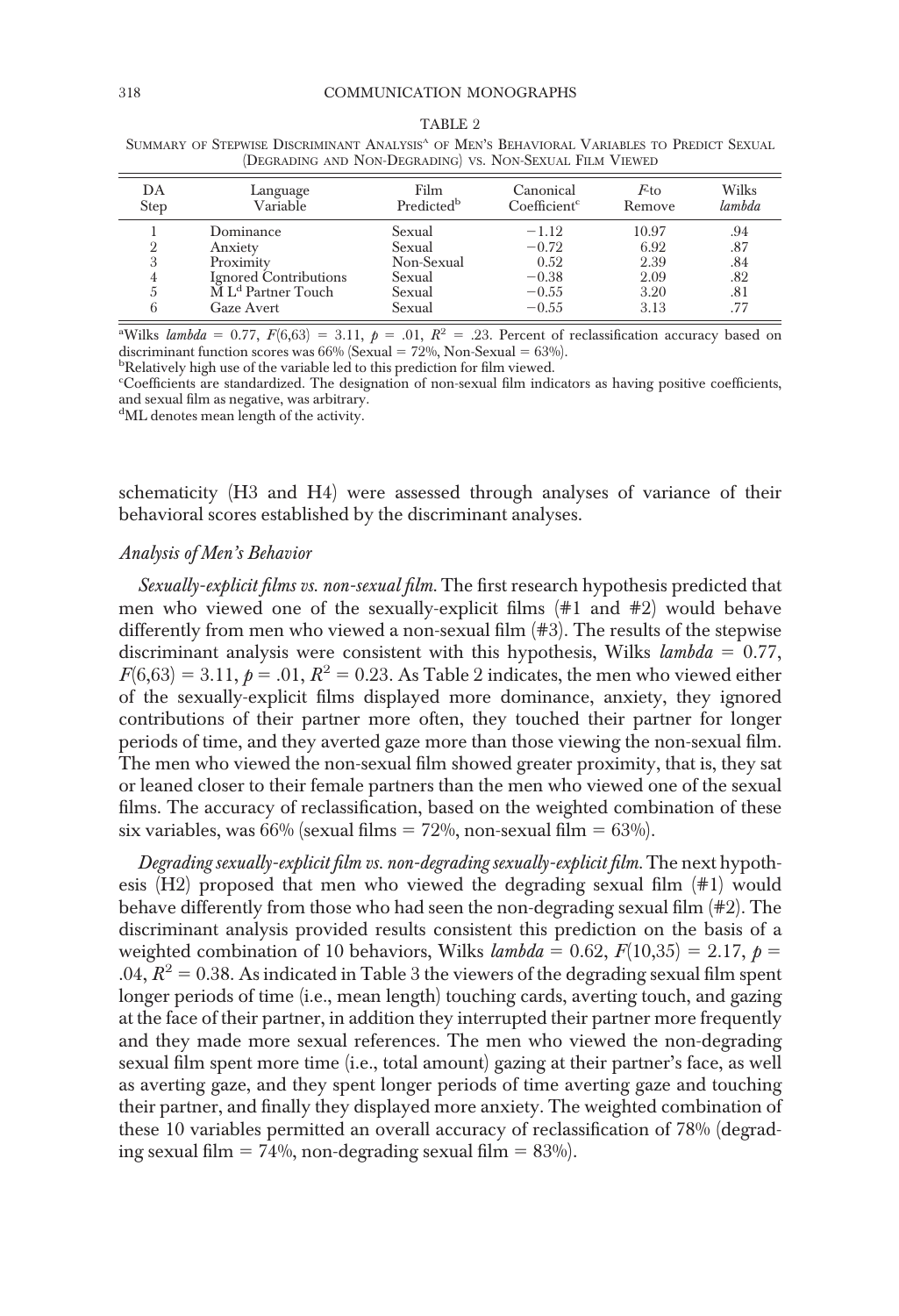| DEGRADING OEAUAL VS. IVON-DEGRADING OEAUAL ITEM VIEWED |                             |                                |                                       |                  |                 |
|--------------------------------------------------------|-----------------------------|--------------------------------|---------------------------------------|------------------|-----------------|
| DA<br>Step                                             | Language<br>Variable        | Film<br>Predicted <sup>b</sup> | Canonical<br>Coefficient <sup>c</sup> | $F$ to<br>Remove | Wilks<br>lambda |
|                                                        | Face Gaze (Amount)          | Non-Degrading                  | 6.27                                  | 3.64             | .94             |
| 2                                                      | M L <sup>d</sup> Card Touch | Degrading                      | $-0.24$                               | .49              | .89             |
| 3                                                      | M L Touch Nothing           | Degrading                      | $-0.78$                               | 4.98             | .86             |
| 4                                                      | Gaze Avert (Amount)         | Non-Degrading                  | 4.79                                  | 2.33             | .83             |
| 5                                                      | Interruptions               | Degrading                      | $-0.56$                               | 3.31             | .81             |
| 6                                                      | M L Face Gaze               | Degrading                      | $-1.85$                               | 7.10             | .77             |
|                                                        | M L Gaze Avert              | Non-Degrading                  | 0.73                                  | 4.70             | .72             |
| 8                                                      | M L Partner Touch           | Non-Degrading                  | 0.91                                  | 3.43             | .69             |
| 9                                                      | Anxiety                     | Non-Degrading                  | 0.47                                  | 2.36             | .64             |
| 10                                                     | Sex References              | Degrading                      | $-0.34$                               | 1.36             | .62             |

TABLE 3 SUMMARY OF STEPWISE DISCRIMINANT ANALYSIS<sup>A</sup> OF MEN'S BEHAVIORAL VARIABLES TO PREDICT DEGRADING SEXUAL VS. NON-DEGRADING SEVILAL FILM VIEWS

<sup>a</sup>Wilks *lambda* = 0.62,  $F(10.35)$  = 2.17,  $p$  = .04,  $R^2$  = .38. Percent of reclassification accuracy based on discriminant function scores was 78% overall (Degrading Sexual film viewers = 74%, Non-Degrading Sexual film viewers  $= 83\%$ ).

 ${}^{\rm b}$ Relatively high use of the variable led to this prediction for film viewed.

Coefficients are standardized. The designation of non-degrading sexual film indicators as having positive coefficients, and degrading sexual film indicators as negative, was arbitrary.

M L denotes mean length of the activity.

## *Analysis of Possible Moderating Effects of Men's Gender Schematicity*

Next, analyses were conducted to determine whether the behavior of the men who had seen different films was in any way moderated by their gender schematicity. Based on the discriminant analyses that had successfully differentiated the men in the various film viewing groups, two sets of behavioral scores (in the form of discriminant function scores) were computed. These scores represented each man's weighted combination of variables that signified his behavior during the interaction. For example, the men who viewed either of the sexual films generally displayed more dominance, anxiety, ignored contributions, averted gaze, and they touched their partner for longer periods of time. Because these behaviors were arbitrarily given negative weights (in the form of canonical coefficients), these men generally had negative behavioral scores. Their BSRI category (sex-typed or non sex-typed) was then used to place them into one of four film-by-BSRI category groups.

*Sexually-explicit films vs. non-sexual film by sex-role category*. Hypothesis 3 predicted that men's tendency toward traditional sex roles would moderate their response to a sexually-explicit versus a non-sexual film. To test this a two-way analysis of variance (ANOVA) was computed with BSRI category (sex-typed or non sex-typed) and film condition (sexually-explicit or non-sexual) as the independent variables in which an interaction between the two would be consistent with this hypothesis. Results indicated no main effect for BSRI category, a main effect for film condition (supporting the results of the discriminant analysis,  $F[1,67] = 8.32$ ,  $p = .005$ ,  $\eta^2 =$ .11), and a marginally significant interaction between the two,  $F[1,67] = 3.77$ ,  $p =$ .056,  $\eta^2$  = .05. Dunnett T3 comparisions (Tabachnick & Fidell, 2001) indicated that non sex-typed men who viewed the sexual films had the lowest behavioral score, whereas both the non sex-typed and the sex-typed men who viewed the non-sexual film had the highest score (see Table 4 and Figure 1). The sex-typed men who saw the sexual film failed to differ from any of the other three groups. Viewed another way, the behavior of the non sex-typed men differed substantially depending on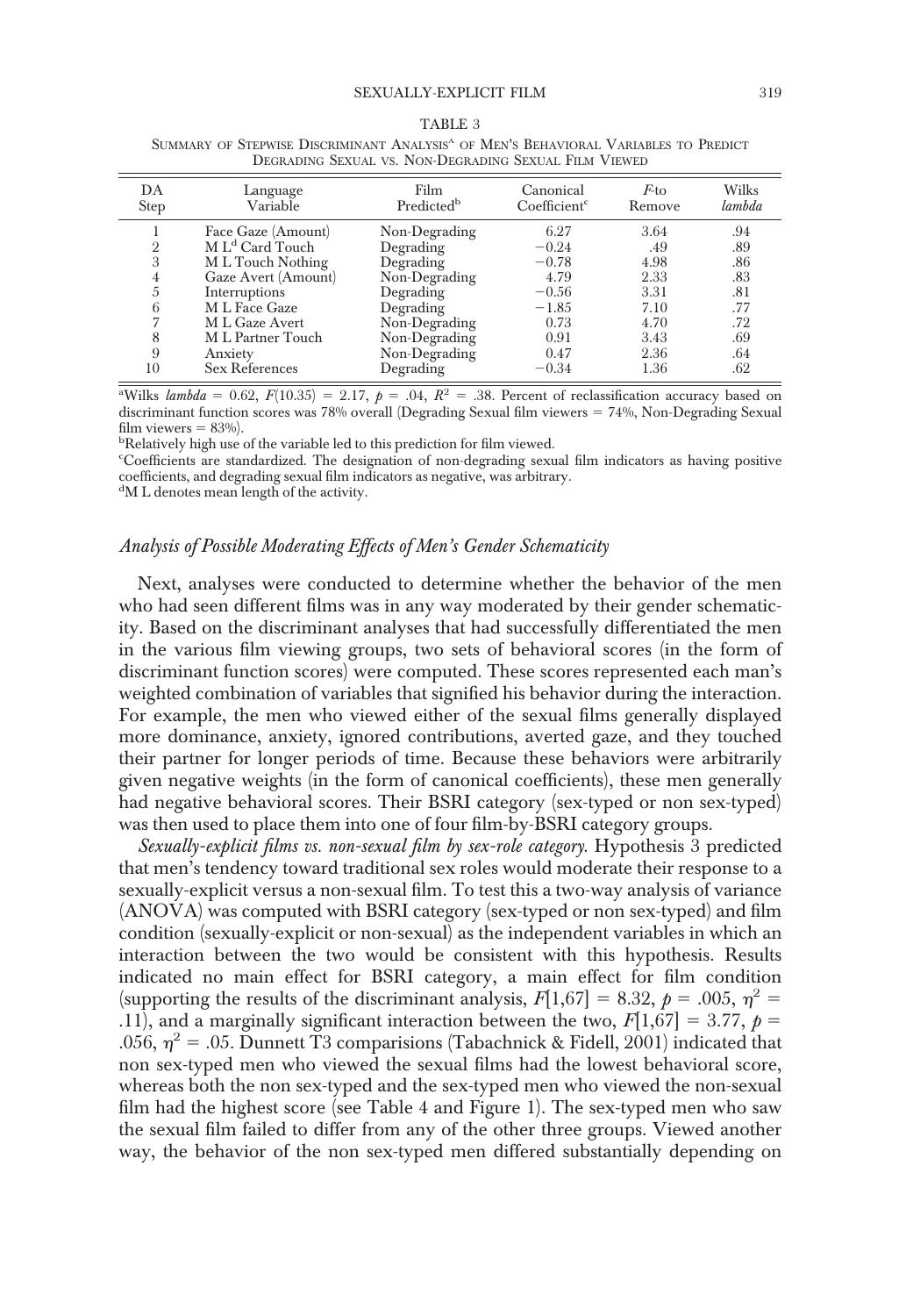| VIEWING SEXUAL VS. NON-SEXUAL FILMS |                                                            |                                                                          |  |  |
|-------------------------------------|------------------------------------------------------------|--------------------------------------------------------------------------|--|--|
|                                     | <b>Bem Category</b>                                        |                                                                          |  |  |
| Film Condition                      | Non Sex-Typed Men                                          | Sex-Typed Men                                                            |  |  |
| Sexual<br>Non-Sexual                | $-.626^{\rm a}$ $(n = 28)$<br>.786 <sup>b</sup> $(n = 19)$ | .105 <sup>ab</sup> ( <i>n</i> = 18)<br>.569 <sup>b</sup> ( <i>n</i> = 6) |  |  |

TABLE 4 NON SEX-TYPED AND SEX-TYPED MEN'S MEAN BEHAVIORAL DISCRIMINANT FUNCTION SCORES AFTER

*Note.* Means with different superscripts differ statistically. ( $p < .05$ ).

whether they saw sexual or non-sexual films, whereas the behavior of the sex-typed men did not; therefore, these data were consistent with the third hypothesis.

*Degrading sexually explicit film vs. non-degrading sexually-explicit film by sex-role category.* In order to address Hypothesis 4 a second two-way ANOVA was conducted with BSRI category (sex-typed or non sex-typed) and film condition (degrading sexually-explicit or non-degrading sexually-explicit) comprising the independent variables. The dependent variable for this analysis was the discriminant function score that differentiated the behavior of men who viewed the degrading sexual film from those who saw the non-degrading sexual film. This analysis revealed no main effect for BSRI category, a main effect for film condition (supporting the results of the discriminant analysis,  $F[1,42] = 20.21$ ,  $p < .001$ ,  $\eta^2 = .32$ ), and no interaction between the two,  $F[1,42] = 2.62$ ,  $p = .113$ ,  $q^2 = .06$ . Therefore, the data were not consistent with the fourth hypothesis that predicted a difference in the behavior of sex-typed versus non sex-typed men after viewing degrading versus non-degrading sexually-explicit films. The type of sexually-explicit film they viewed, and not their gender schematicity, affected their behavior.



FIGURE 1

MEAN DISCRIMINANT FUNCTION BEHAVIORAL SCORES FOR SEX-TYPED AND NON SEX-TYPED MEN AFTER VIEWING SEXUAL (DEGRADING AND NON-DEGRADING) VS. NON-SEXUAL FILMS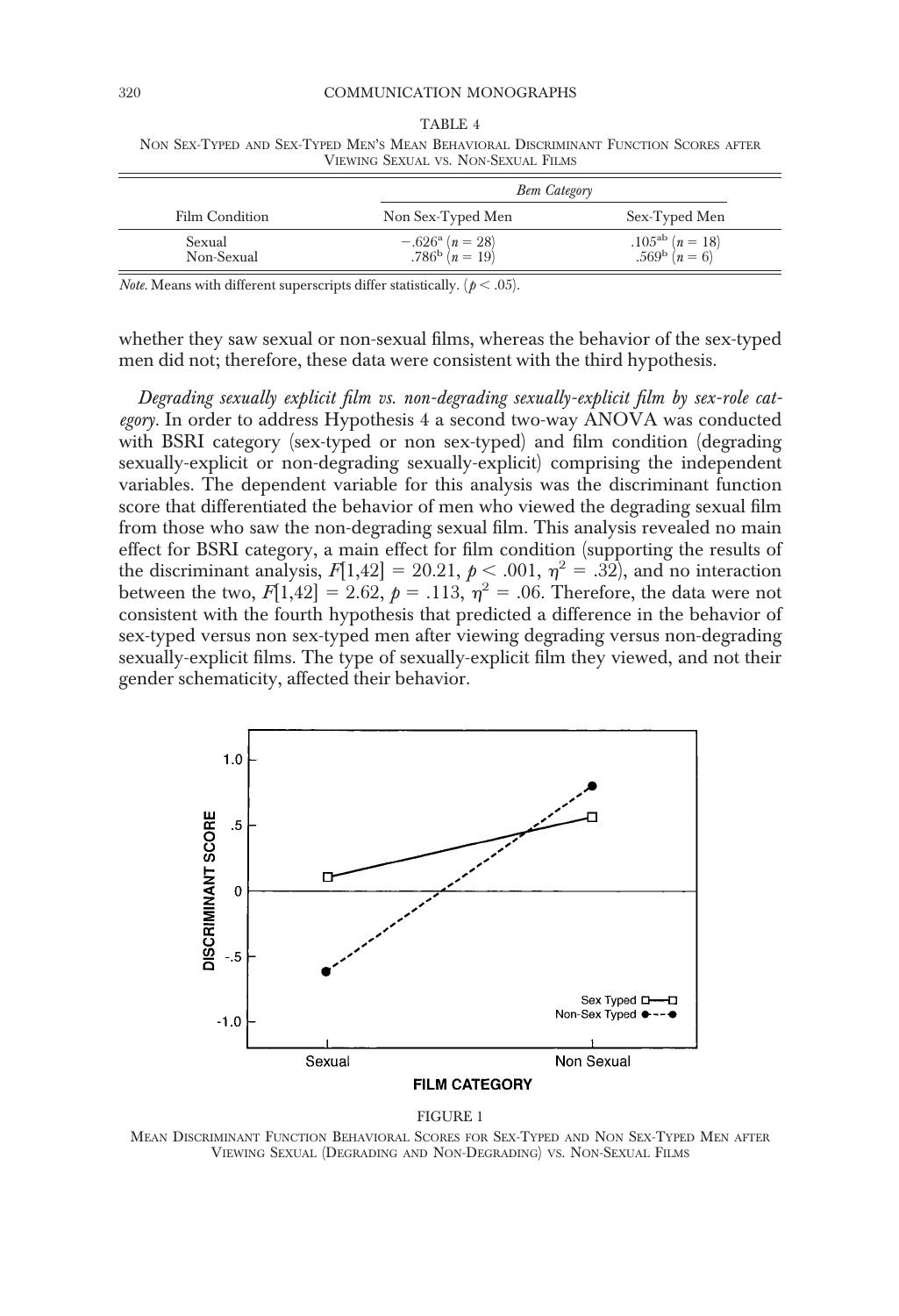#### *Analysis of Women's Behavior*

Research questions 1 and 2 were concerned with whether or not women's behavior would differ based on their male partners' film condition. Stepwise discriminant analyses were conducted using the women's 21 verbal and nonverbal behaviors as predictor variables, and the male partner's film viewing as the criterion variable, to make two comparisons: (a) the sexually-explicit films  $(\#1 \text{ and } \#2)$  vs. the non-sexual film  $(\#3)$ , and (b) the degrading sexually-explicit film  $(\#1)$  vs. the non-degrading sexually-explicit film (#2). The results provided negative answers to both research questions. That is, the women's behavior failed to differentiate whether their partner had been exposed to a sexually-explicit film or a non-sexual one, Wilks *lambda* = .85,  $F(7,63) = 1.53$ ,  $p = .17$ ,  $R^2 = 0.15$ . The same was true in the attempt to distinguish women's behavior when their partner had viewed a degrading sexual film as opposed to a non-degrading sexual one, Wilks *lambda* .80,  $F(5,40) = 2.03$ ,  $p = .10$ ,  $R^2 = 0.20$ . Because the achieved probability levels approached statistical significance ( $p = .17$  and .10, respectively), it is possible that women's behavior may have differed, depending on which of the three films their partner had viewed, in ways that our coding and statistical analysis could not detect. A larger sample of male/female pairs might have been able to permit the finding of differences in women's behavior.

#### *Relationship of Male and Female Partners' Behavior*

Even though women's behavior toward men who viewed different films failed to achieve statistical significance, it was possible that their actions were influenced, however subtly, by their male counterparts. Communication Accommodation Theory (Giles et al., 1987), among other perspectives, would predict a convergence of behaviors that could be seen in the form of positive correlation coefficients. Although any relationships found could not establish causation for the women's behavior, failure to find relationships would certainly undermine such a possibility. Therefore, two correlation analyses were conducted for selected behaviors of the males and their female partners, where the males had viewed different film conditions.

The first analysis viewed the behavior of all women compared to their male partners (i.e., those who had viewed either a sexually-explicit or non-sexual film). The behaviors tested were the 6 variables for which differences had been found for the males in the discriminant analysis, such as dominance and anxiety. Of the 6 correlation coefficients computed for partners' behaviors, 4 were substantial and positive. These were, in order of their entering the discriminant equation: anxiety  $(r = .57, p < .001)$ , proximity  $(r = .48, p < .001)$ , mean length partner touch  $(r = .93,$  $p < .0001$ ), and gaze avert ( $r = .68$ ,  $p < .0001$ ).

The second analysis assessed relationships for the 46 women whose partners viewed one of the sexually-explicit conditions (degrading or non-degrading). The behaviors analyzed were the 10 that had been established as differing, in weighted combination, for the viewers of the two sexual films. The 10 correlation coefficients demonstrated 7 positive relationships between partners. These were, in order of entry into the discriminant equation: face gaze  $(r = .99, p < .0001)$ , gaze avert  $(r = .0001)$ .76,  $p < .0001$ ), interruptions ( $r = .35$ ,  $p < .01$ ), mean length face gaze ( $r = .28$ ,  $p < .0001$ ) .05), mean length gaze avert ( $r = .29$ ,  $p < .05$ ), mean length partner touch ( $r = .96$ ,  $p < .0001$ ), and anxiety ( $r = .55$ ,  $p < .0001$ ).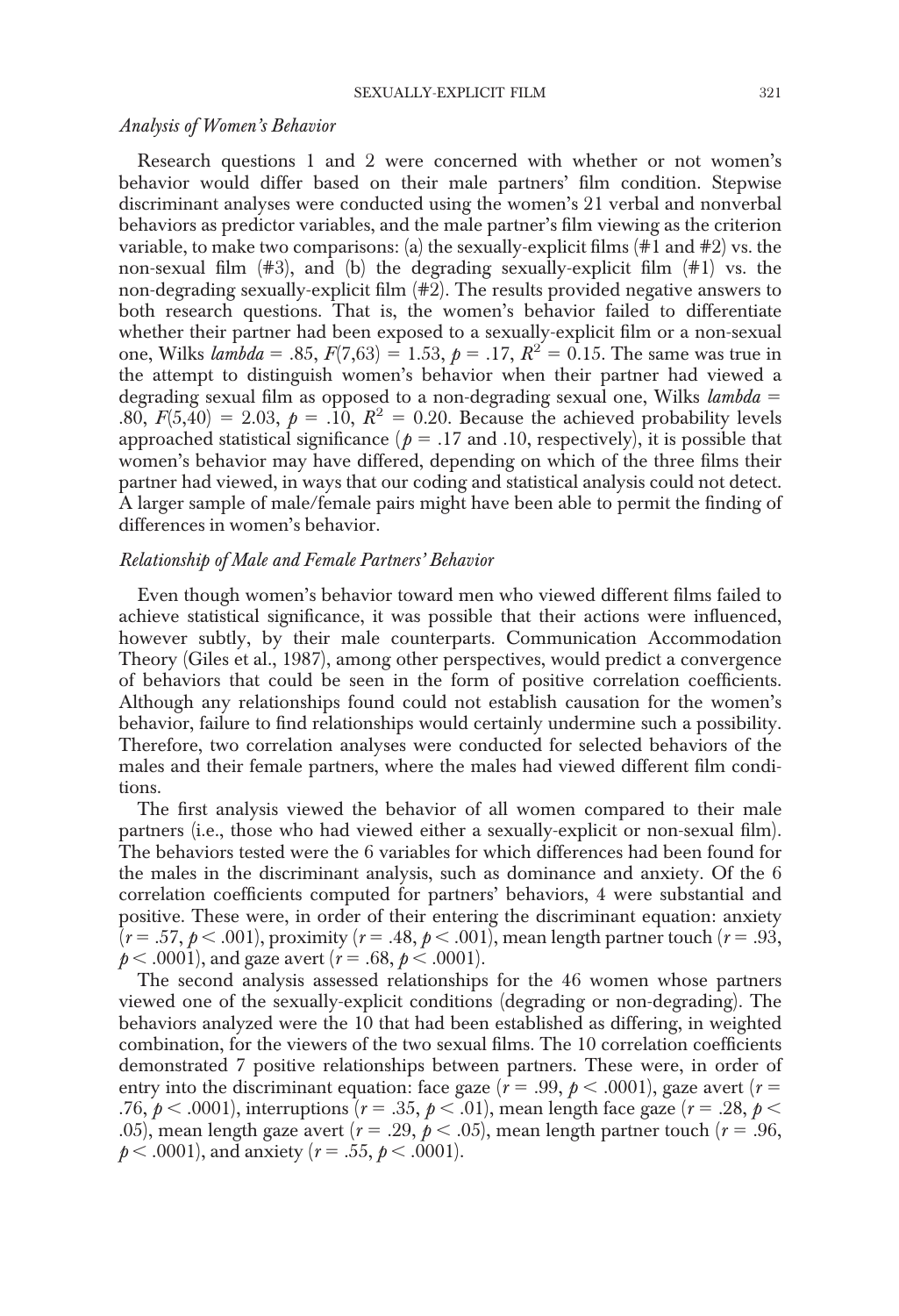#### Discussion

Operating under the assumption that not all sexually-explicit stimuli send the same message, our investigation examined the differences between the effects of men's viewing non-violent, sexually-explicit film that either degrades women or is respectful and egalitarian. Specifically, we assessed the relationship between men's viewing of nonviolent, sexually-explicit film stimuli and their subsequent behavior toward women in a problem-solving interaction. A trend in recent research led by McKenzie-Mohr and Zanna (1990) and Jansma et al. (1997) has established that priming sexual thoughts through sexual stimuli can increase some men's focus on female interlocutors' sexuality in non-sexual situations, and that men's genderschematicity can moderate their responses. This line of research creates a context for testing the immediate influence of sexual material by employing face-to-face interactions with women following men's film exposure. Interpersonal circumstances provided more subtle and plausible outcomes when compared to much past research, which has measured aggressive attitudes or behaviors. Finally, this program of research measures men's behaviors, as opposed to their attitudes, toward women as potential outcomes of men's film viewing.

Building on this foundation, the present study sought to identify whether men's predisposition toward traditional sex roles interacted with sex-stereotypic depictions of women as objects for men's sexual pleasure. Our research design sought to counter limitations of past research and to promote a deeper understanding of the effects of nonviolent pornography by employing sexually-explicit film stimuli that were rated by independent viewers as either degrading or non-degrading (taken from Jansma et al., 1997). In contrast, other research has not objectively distinguished between the two types of non-violent, sexually-explicit material. By also assessing the behavior of the female partners during a problem-solving task, this research extends previous work in which only men's behavior was of consequence. The ensuing discussion reviews our findings, and suggests implications for everyday mixed-sex interactions.

#### *Sexual vs. Non-Sexual Film Exposure*

Our first concern was to ascertain whether male viewers' behavior toward their female interactional partners would be affected differentially by men's viewing of a sexually-explicit film versus a non-sexual film. Results indicated that these two groups of men were distinguishable by their patterns of behavior. The behavior of men who saw a sexual film was rated as more dominant toward their female partner. In addition, they displayed greater anxiety, more often ignored the intellectual contributions of their partner, and positioned themselves farther away. They tended to touch their partner for longer periods of time, but spent less time looking at their partner's body or face than did men who viewed the non-sexual film.

As we attempted to interpret the effects of viewing the explicit sexual material, we observed some parallels between these men's behaviors and those ascribed by stereotypical masculine sex-roles. Specifically, we noticed a pattern of male dominance and focus on female sexuality during their subsequent problem-solving conversations with women. High *dominance* ratings paired with evidence that these men were more likely to ignore their female partner's suggestions, indicated a tendency toward control and dominance. More subtly, these men's tendency to touch a woman for longer periods of time, but without looking at her, also might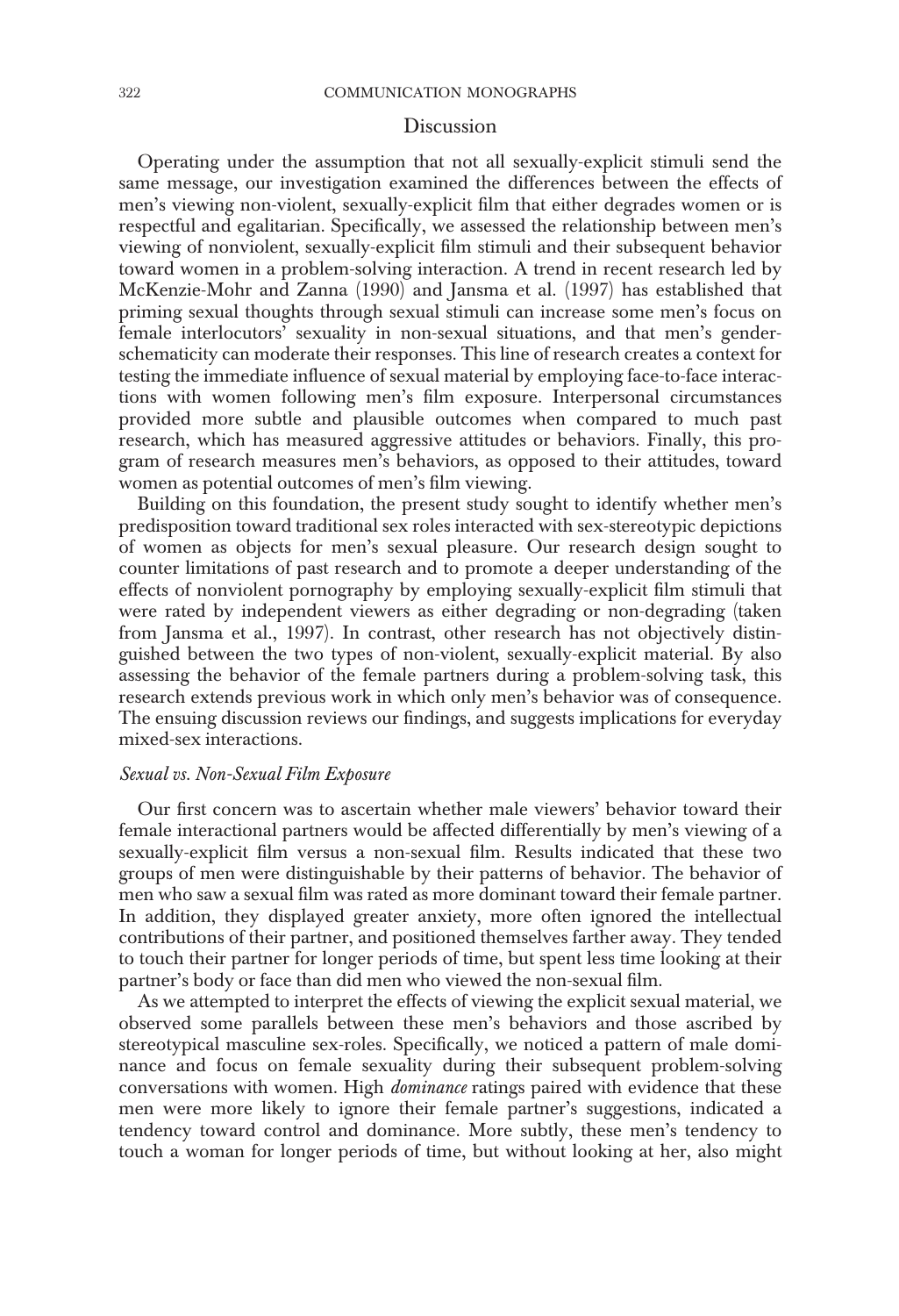indicate dominance. Just as easily, this pattern of behavior could point to an increased level of discomfort with their partner's sexuality, as underscored by their higher ratings on communicational anxiety. In contrast, the viewers of the nonsexual film sat or leaned closer to their partner and looked at their partner's faces and body more, demonstrating what is probably a more typical behavioral pattern for everyday problem-solving interaction between women and men.

Some potentially negative outcomes surfaced for men's viewing sexually-explicit stimuli—both for the women and men involved and for the dyadic interactional outcome. With regard to women, we believe that men's viewing of stimuli that enhance their dominance and controlling behavior may negatively affect women in terms of professional equality. The demonstrated disregard for women's input into the task solution suggests this consequence. Working women report repeatedly that men discount their suggestions, and that as a result they feel slighted, offended, disrespected, and potentially passed over for advancement opportunities (Benokraitis, 1998). In such circumstances it seems unlikely that women are being granted the respect and recognition necessary for career security and advancement. Viewing sexual material also has a potentially negative result for the male viewers if their increased anxiety levels inhibit their abilities to communicate in a relaxed and efficient manner with women. Finally, the higher levels of anxiety, shorter periods of eye contact, and tendency to disregard their partner's ideas may prove detrimental to the task solution, because these behaviors suggest a less cooperative attempt to solve the problem.

## *Degrading Sexual vs. Non-Degrading Sexual Film Exposure*

Distinguishing between degrading and non-degrading sexually-explicit stimuli is not new. Only recently, however, has this distinction been operationalized by independent raters (Golde et al., 2000; Jansma et al., 1997). Relying upon these objective operationalizations, we assessed whether men's behavior differed based upon their viewing degrading sexually-explicit, as opposed to non-degrading sexuallyexplicit, films. Consistent with Jansma et al.'s (1997) analysis, which differentiated between men's attitudes toward female partners based upon degradation in film content, we found differences in the behavior between the two groups of men.

Compared with men who viewed the non-degrading sexually-explicit film, men who viewed the degrading sexual film displayed less anxiety, interrupted more, and made more sexual references. They looked at their partner's face for longer periods of time, but for less time overall; they looked away from their partner for shorter periods of time and for less total time. Also, they touched their partner for shorter periods of time, but either refrained from touching or touched the cards used in the interaction task for longer periods of time. This pattern of behavior demonstrates more deliberate action in contrast to the more anxious viewers of the non-degrading film who exhibited briefer and more frequent glances. If more deliberate action is considered as more stereotypically masculine and the more anxious behavior less so, then the degrading film produced a pattern of more stereotypically masculine behavior as we predicted.

Although it is difficult to decipher with certainty this specific pattern of communication behaviors in terms of speaker intention or meaning to the partner (Francis, 1979), several of these individual behaviors associated with viewing the degrading sexual film may be interpreted in terms of their potentially negative effects on the interaction. Specifically, the longer periods of time spent touching the cards and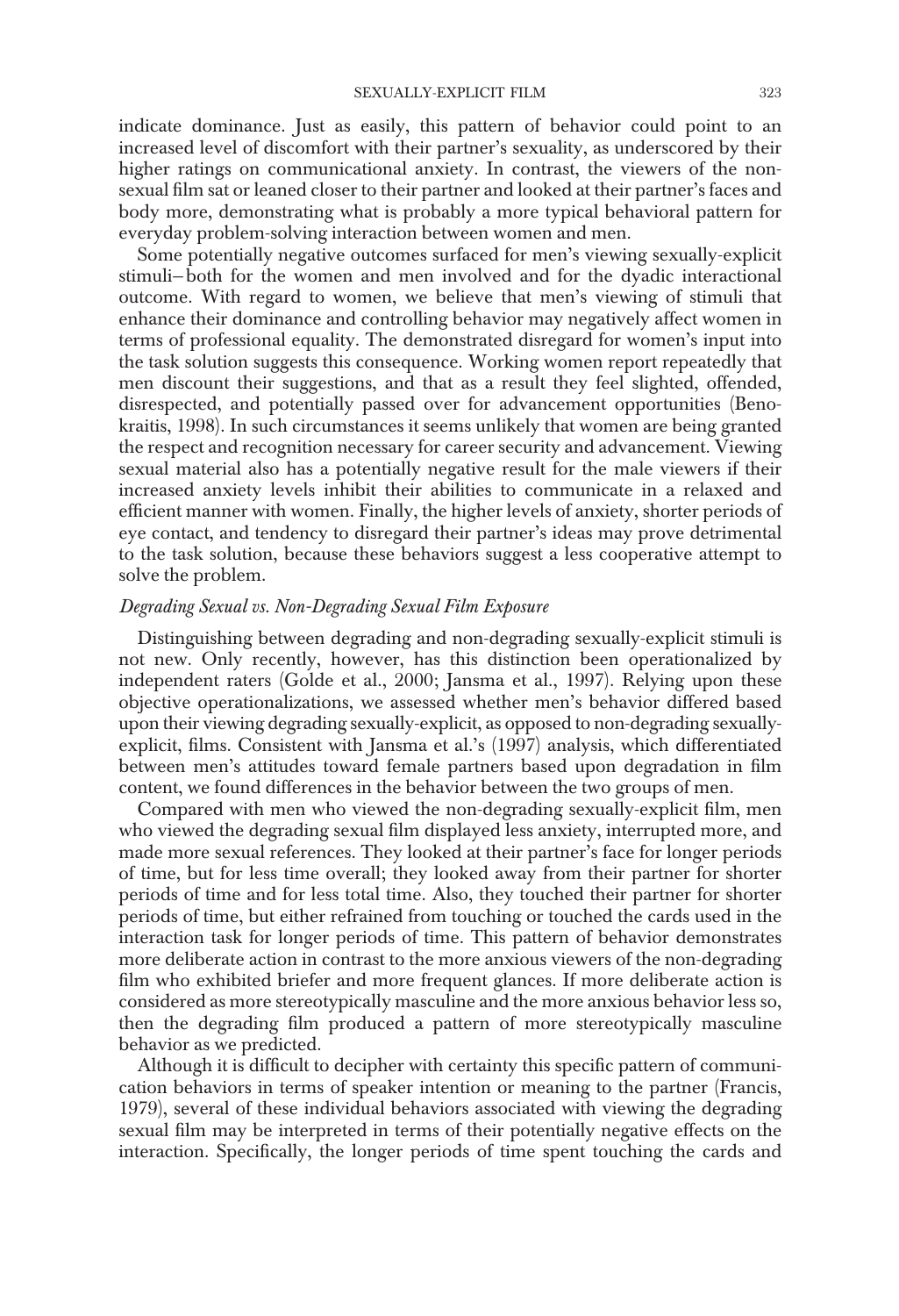greater use of interruptions may be interpreted as moves to control or dominate the task or their partner. Their greater use of sexual references in a non-sexual, problem-solving conversation appears inappropriate for the task and potentially embarrassing and disrespectful to the partner. Inappropriate sexual references and innuendoes are among a common form of sexual harassment, and women repeatedly report being offended by them in the workplace (Fitzgerald et al., 1988; Popovich, Licata, Nokovich, Martelli, & Zoloty, 1986; Sumrall, 1992). Viewers of the non-degrading sexual film appeared more aware of their partner interpersonally (greater amounts of face gaze and mean length partner touch). It is possible that they may have viewed the women less as objects and more as individuals. Their behavior also may appear to represent sexual awareness, interest, or a bid for intimacy, especially when paired with their higher anxiety levels. Yet, the men's self-reports in Jansma et al. (1997) do not indicate sexual awareness or sexual interest in the women. Perhaps they found the more loving film to be more arousing, and were uncertain about how to direct their arousal.

#### *Moderating Effect on Sex-Typed versus Non Sex-Typed Men*

Our comparison between non sex-typed and sex-typed men across film conditions indicated that not all men are affected similarly by sexually-explicit content. Studies by McKenzie-Mohr and Zanna (1990) and Jansma et al. (1997) have reported more powerful effects of film stimuli among sex-typed men. In contrast, our results indicated that the non sex-typed men were more strongly affected by the sexual material than were the sex-typed men. Worthy of note here is that we compared sex-typed men to all non sex-typed men, whereas McKenzie Mohr and Zanna (1990) compared them to androgynous men only. In Jansma et al. (1997) only the sex-typed men reported differing opinions of their female partners' sexual interest in them across the sexual versus non-sexual film conditions. From this fact we reasoned support for our argument that the sex-typed men may be primed more easily into a stereotypically masculine schema.

In the present study, however, it was the non sex-typed men (69% of the respondents) who exhibited greater behavioral differences across sexually-explicit versus non-sexual film conditions. This unanticipated finding may have resulted from sex-typed men's relatively callous notion of women in sexual situations, a notion that may have led to the sexual films having less of an effect on their behavior. Therefore we are prompted to reconsider the claim that sex-typed men would revert to a masculine schema more readily. While their self-reported cognitions demonstrate this view in the one instance ( Jansma et al., 1997), their behavior did not follow suit. Certainly the effects of gender-schematicity warrant further interest.

On the other hand, no such film condition by BSRI category interaction was found for the men who viewed sexually-explicit degrading versus sexually-explicit non degrading films. For this comparison, sex-typed and non sex-typed men were affected in a similar manner by viewing the degrading versus non degrading film.

#### *Women's Behavior toward Men Exposed to the Three Film Conditions*

Many claim that men's viewing sexual material can be deleterious for women (Butler, 1992; Cowan, 1990; MacKinnon, 1989; Steinem, 1980). Understandably, few actually assess the impact on women in actual interaction. Given the variety of men's behavioral reactions, it follows that the more subtle, indirect effects on women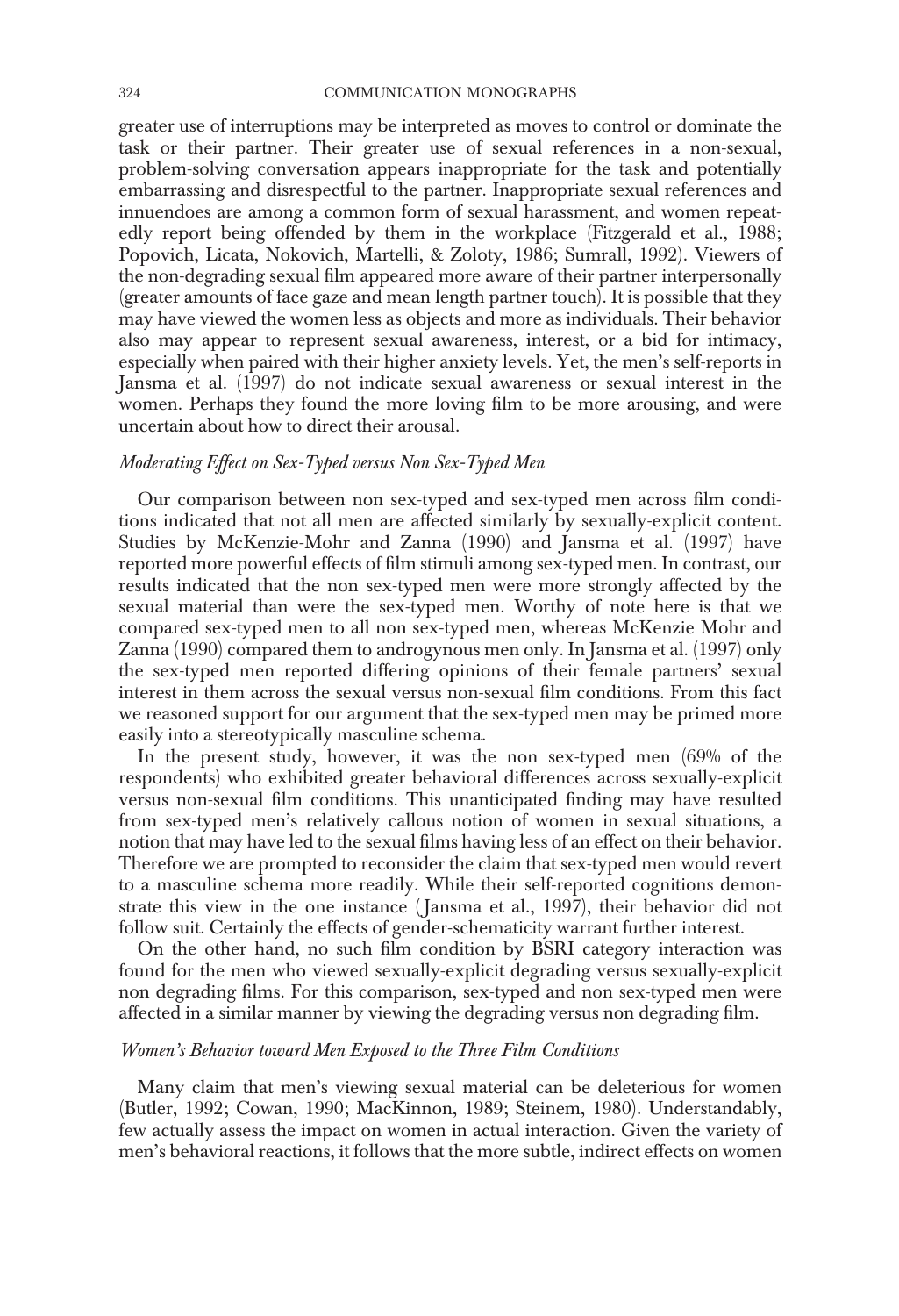would be even more difficult to detect. Our analysis of women's behavior by men's film condition failed to uncover a statistically significant causal relationship, although in one case it approached significance. As we turned our focus toward correlational relationships, we discovered a pattern in which women's behaviors matched many of their male partners' discriminating behaviors.

Men who viewed the sexual, rather than non-sexual, films behaved with greater dominance and anxiety, sat further from the women, ignored their contributions, touched them for longer periods of time, and looked at them less. At the same time, their female partners reciprocally demonstrated a similar pattern of anxiety, proximity, touching, and lack of gaze toward their partners. These positively correlated behaviors offer something from which to speculate with regard to the women's collective experience. The importance may lie in the fact that behavioral matching exists at all, suggesting some, albeit indirect and subtle, variation in accordance with men's film condition. In contrast to the above group of women, those paired with the non-sexual film viewers matched their male partners more closely in terms of lack of anxiety, close proximity, greater touching their partner and looking at their face. As with their male partners, these women may have behaved much like they would in a typical problem-solving interaction with a peer in which the issue of sexuality was not particularly salient.

The degrading and non-degrading film conditions, which generated different behavioral patterns among the men, produced a similar pattern of behavioral matching among female partners. Men who viewed the degrading sexual film were distinguished from the non-degrading film viewers by a cluster of 10 behavioral tendencies including more interrupting, mean length of touching cards, touching nothing, gazing at face, and sexual references. They demonstrated more total face gaze, gaze avert, mean length gaze avert and partner touch, and more anxiety. Of these 10 behaviors that distinguished men, the women matched their male partners on 7 discriminating variables. The only exceptions were for mean length touching cards, and touching nothing, and sex references.

Viewers of the non-degrading sexual film appeared more interpersonally connected with their partner as indicated by higher levels of face gaze, amount and length of averted gaze, length of partner touch, and anxiety ratings, as well as lower levels of the other five discriminating variables. Their female partners matched the men's tendencies in terms of relatively high face gaze, averted gaze, mean length of averted gaze and partner touch, and anxiety, as well as lower interruptions and mean length face gaze. This combination of related behaviors could be seen as displaying interpersonal awareness of their partners. Regardless of the specific interpretation one might glean from the behavioral matching exhibited here, the strength and direction of these relationships suggest that the partners were attuned to one another's behaviors. Jansma et al. (1997) report no discernible differences in these same women's perceptions of their experiences and judgments of their partners. Thus, although women's interactions with men may be tied somewhat to men's exposure to degrading or non-degrading sexual material, women seemingly do not make cognitive attributions about men's behavior based upon film viewing.

#### *Suggestions for Future Research*

This study employed a short-term priming exposure to pornographic materials. More powerful effects may have occurred if a long-term exposure paradigm had been employed (e.g., Zillmann & Bryant, 1984) in order to provide more frequent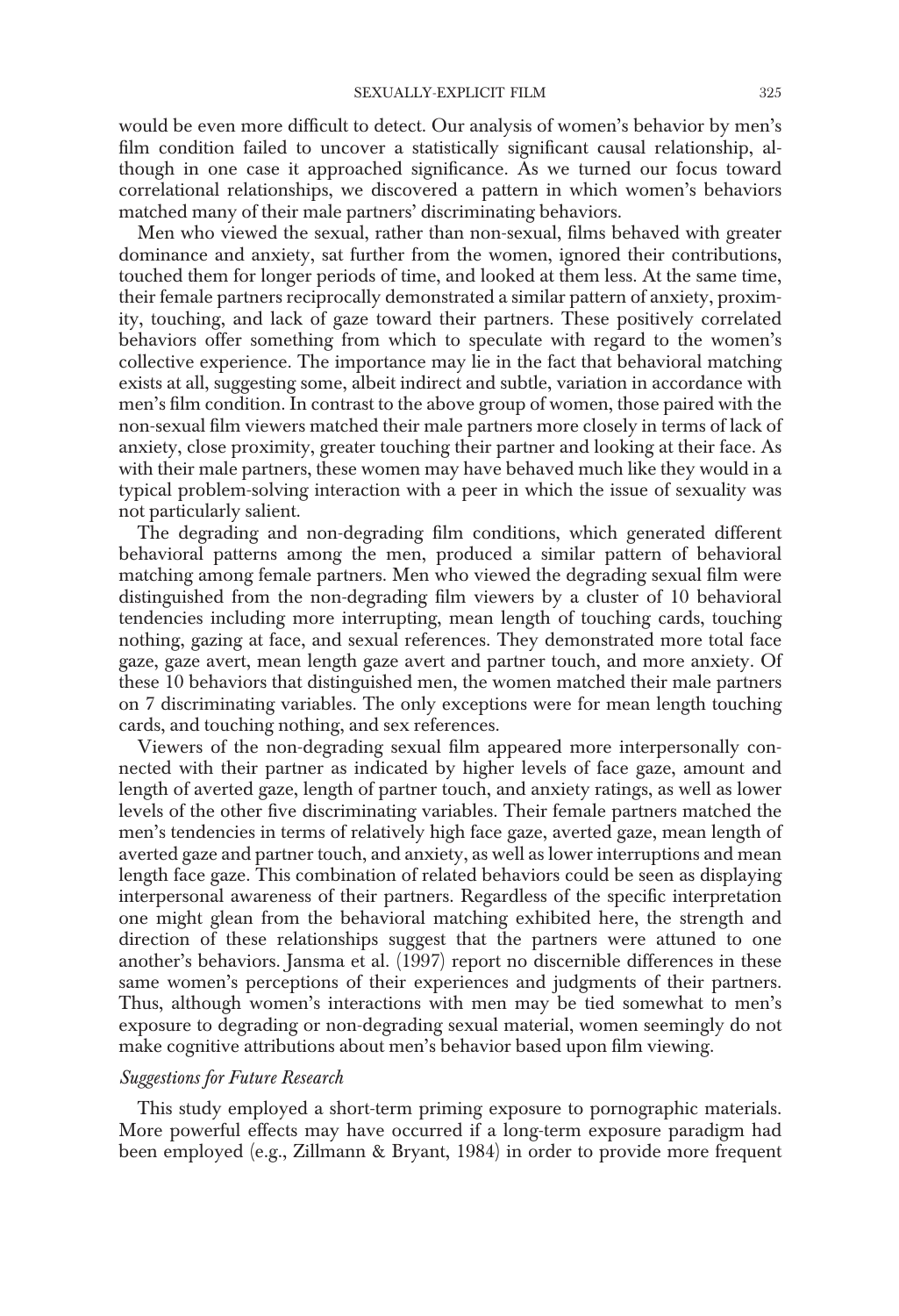opportunities for development of sexist schemata. It is possible that by providing more frequent priming, long-term exposure would contribute to the chronic use of the cognitive concepts primed by degrading, sexually-explicit material. Such use may increase the likelihood that those concepts will be used to guide behavior toward women in an interaction task such as the one employed in this study. To date, research on long-term exposure has not compared the effects of degrading versus non-degrading, sexually-explicit stimuli.

In addition, although the three films were created to be different on dimensions that were critical to this study, the non-sexual film also contained scenes that were generally violent and masculine in nature. The film segment contained depictions of men killing men in contexts of war and political struggles. Male viewers may have been affected by the less happy or stereotypically masculine nature of this film, and thus, behaved toward their female partners based on stereotypic sex-roles that were unrelated to sexuality. This effect would be likely to have diminished the behavioral differences found between the sexual and non-sexual film viewers. Gender-neutral, yet equally engrossing, stimuli would be useful in future research.

Furthermore, the fact that these findings were observed in a laboratory setting has important advantages and disadvantages. Because of the degree of control we had over the stimuli and the procedure, it is reasonable to claim that the film conditions and the men's gender schematicity produced the results indicated. It is likely however, that the laboratory context may have limited or diminished the men's responses. For example, college students' use of sexually-explicit materials for purposes of diversion, or as a substitute for a sexual partner, has been directly and positively linked to the acceptance of rape myths (Perse, 1994). Therefore, the responses of the participants in this study may have been more negative toward women if they had been measured in a more natural setting in which they viewed the films for personal enjoyment. Further limitations of the experimental setting include limitations on participants' degree of arousal compared to a natural setting. Arousal has been shown to increase schematic processing, encouraging stereotypic judgments in relationship to those based upon targets' actual behaviors (Hansen & Krygowski, 1994). Thus, when men watch sexual films in an environment in which they are more likely to become aroused, differences in their behavior toward women may be more pronounced than in a laboratory setting. Future research may investigate issues unable to be addressed in the current research study, such as long-term exposure, self-selected viewing, and arousal.

## Conclusion

Some researchers and policy makers contend that the content of sexuallydegrading pornography, which dehumanizes and objectifies women, will cause those who view it to treat women in a demeaning and degrading manner. The investigation reported here offers some evidence to support this contention, but the results point to a more complex effect than often is assumed. The testing for these effects in an interpersonal context with women revealed some potentially negative behavioral outcomes that are likely to occur on a daily basis in male-female communication. Such a context appears to be an important one for assessing the consequences of viewing degrading sexual material, and suggests that more is involved than merely a matter of personal enjoyment. Clearly the context of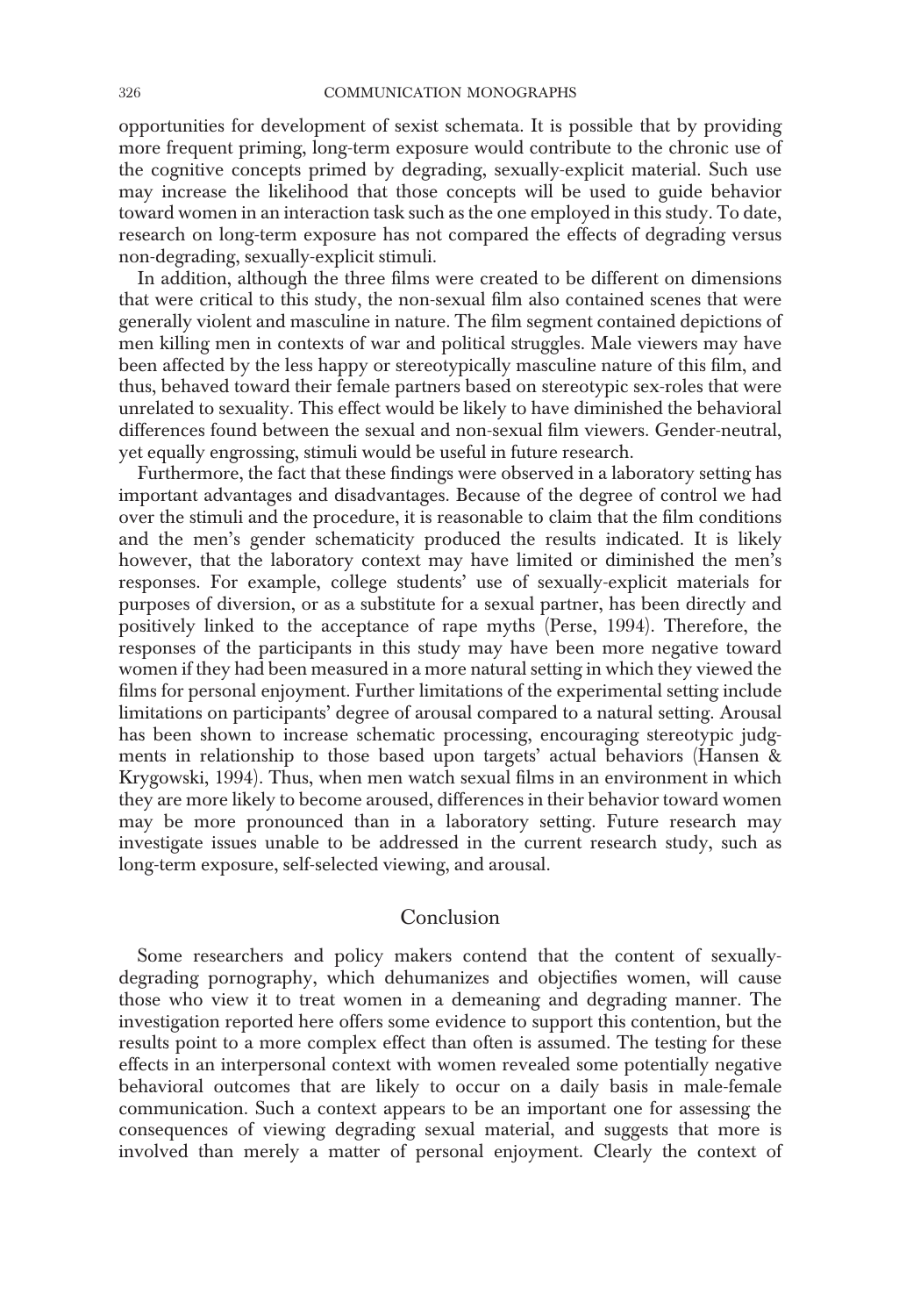# interpersonal interaction with women will be compulsory in future pornography research, as will distinguishing degrading from non-degrading, sexual material.

## References

- Allen, M., D'Alessio, D., & Brezgel, K. (1995). A meta-analysis summarizing the effects of pornography II: Aggression after exposure. *Human Communication Research, 22,* 258–283.
- Bargh, J. A. (1984). Automatic and conscious processing of social information. In R. S. Wyer, Jr. & T. K. Srull (Eds.), *Handbook of social cognition* (Vol. 3, pp. 1–43). Hillsdale, NJ: Lawrence Erlbaum Associates.
- Bauserman, R. (1996). Sexual aggression and pornography: A review of correlational research. *Basic and Applied Psychology, 18,* 405–427.
- Bem, S. L. (1974). The measurement of psychological androgyny. *Journal of Consulting and Clinical Psychology, 42,* 155–162.
- Bem, S. L. (1981). Gender schema theory: A cognitive account of sex typing. *Psychological Review, 88,* 354–364.
- Bem, S. L. (1984). Androgyny and gender schema theory: A conceptual and empirical integration. In T. B: Sonderegger (Ed.), *Psychology and gender* (pp. 179–226). Lincoln, NB: University of Nebraska Press.
- Benokraitis, N. V. (1997). *Subtle sexism: Current practices and prospects for change.* Thousand Oaks, CA: Sage.
- Burgoon, J. K., & Dillman, L. (1995). Gender, immediacy, and nonverbal communication. In P. J. Kalbfleisch & M. J. Cody (Eds.), *Gender, power, and communication in human relationships.* (pp. 63–81) Hillsdale, NJ: Lawrence Erlbaum Associates.
- Burgoon, J. K., Johnson, M. L., & Koch, P. T. (1998). The nature and measurement of interpersonal dominance. *Communication Monographs, 65,* 308–335.
- Butler vs. Her Majesty The Queen (1992). Supreme Court of Canada file # 22191.
- Connell, R. W. (1995). *Masculinities.* Berkeley, CA. University of California Press.
- Cowan, G. (1990). *What is degrading in pornography: Through women's eyes.* Paper presented at the annual meeting of the Western Psychological Association, Los Angeles, CA.
- Crusco, A. H., & Weizel, C. G. (1984). The Midas touch: The effects of interpersonal touch on restaurant tipping. *Personality and Social Psychology Bulletin, 10,* 512–517.
- Demaré, D., Lips, H. M., & Briere, J. (1993). Sexually violent pornography, anti-woman attitudes, and sexual aggression: A structural equation model. *Journal of Research in Personality, 27,* 285–300.
- Edinger, J. A., & Patterson, M. L. (1983). Nonverbal involvement and social control. *Psychological Bulletin, 93,* 30–56.
- Fisher, W. A., & Grenier, G. (1994). Violent pornography, antiwoman thoughts, and antiwoman acts: In search of reliable effects. *The Journal of Sex Research, 31,* 23–38.
- Fitzgerald, L. F., Shullman, S. L., Bailey, N., Richards, M., Swecker, J., Gold, Y., Ormerod, M., & Weitzman, L. (1988). The incidence and dimensions of sexual harassment in academia and the workplace. *Journal of Vocational Behavior, 32,* 152–175.
- Frances, S. J. (1979). Sex differences in nonverbal behavior. *Sex Roles, 5,* 519–535.
- Giles, H., Mulac, A., Bradac, J. J., & Johnson, P. (1987). Speech accommodation theory: The first decade and beyond. In M. L. McLaughlin (Ed.), *Communication Yearbook, 10,* (pp. 13–48). Newbury Park, CA: Sage.
- Givens, D. B. (1978). The nonverbal basis of attraction: Flirtation, courtship, and seduction. *Psychiatry, 41,* 346–359.
- Golde, J. A., Strassberg, D. S., Turner, C. M., & Lowe, K. (2000). Attitudinal effects of degrading themes and sexual explicitness in video materials. *Sexual Abuse: A Journal of Research and Treatment, 12,* 223–232.
- Hansen, C. H., & Krygowski, W. (1994). Arousal-augmented priming effects. *Communication Research, 21,* 24–47.
- Henley, N. M. (1973). Status and sex: Some touching observations. *Bulletin of the Psychonomic Society, 2,* 91–93.
- Jansma, L. L., Linz, D. G., Mulac, A., & Imrich, D. J. (1997). Men's interactions with women after viewing sexually-explicit films: Does degradation make a difference? *Communication Monographs, 64,* 1–24.
- Jurich, A. P., & Polson, C. J. (1985). Nonverbal assessment of anxiety as a function of intimacy of sexual attitude questions. *Psychological Reports, 57,* 1247–1253.
- Lamb, T. A. (1981). Nonverbal and paraverbal control in dyads and triads: Sex or power differences? *Social Psychology Quarterly, 44,* 49–53.
- Linz, D., & Malamuth, N. M. (1993). Pornography and harms to women: The feminist theory and empirical research. In S. Chaffee (Ed.), *Communication concepts 5: Pornography, Communication concepts series.* (pp. 44–55) Newbury Park, CA: Sage.
- Linz, D., Donnerstein, E., & Penrod, S. (1987). Effects of long-term exposure to violent and sexually degrading depictions of women. *Journal of Personality and Social Psychology, 55,* 758–768.
- MacKinnon, C. A. (1989). *Toward a feminist theory of the state.* Cambridge, MA: Harvard University Press.
- McAndrew, F. T., Gold, J. A., Lanney, E., & Ryckman, R. M. (1984). Explorations in immediacy: The nonverbal system and its relationship to affective and situational factors. *Journal of Nonverbal Behavior, 8,* 210–228.
- McCormick, N., & Jones, A. (1989). Gender differences in nonverbal flirtation. *Journal of Education and Therapy, 15,* 271–282.